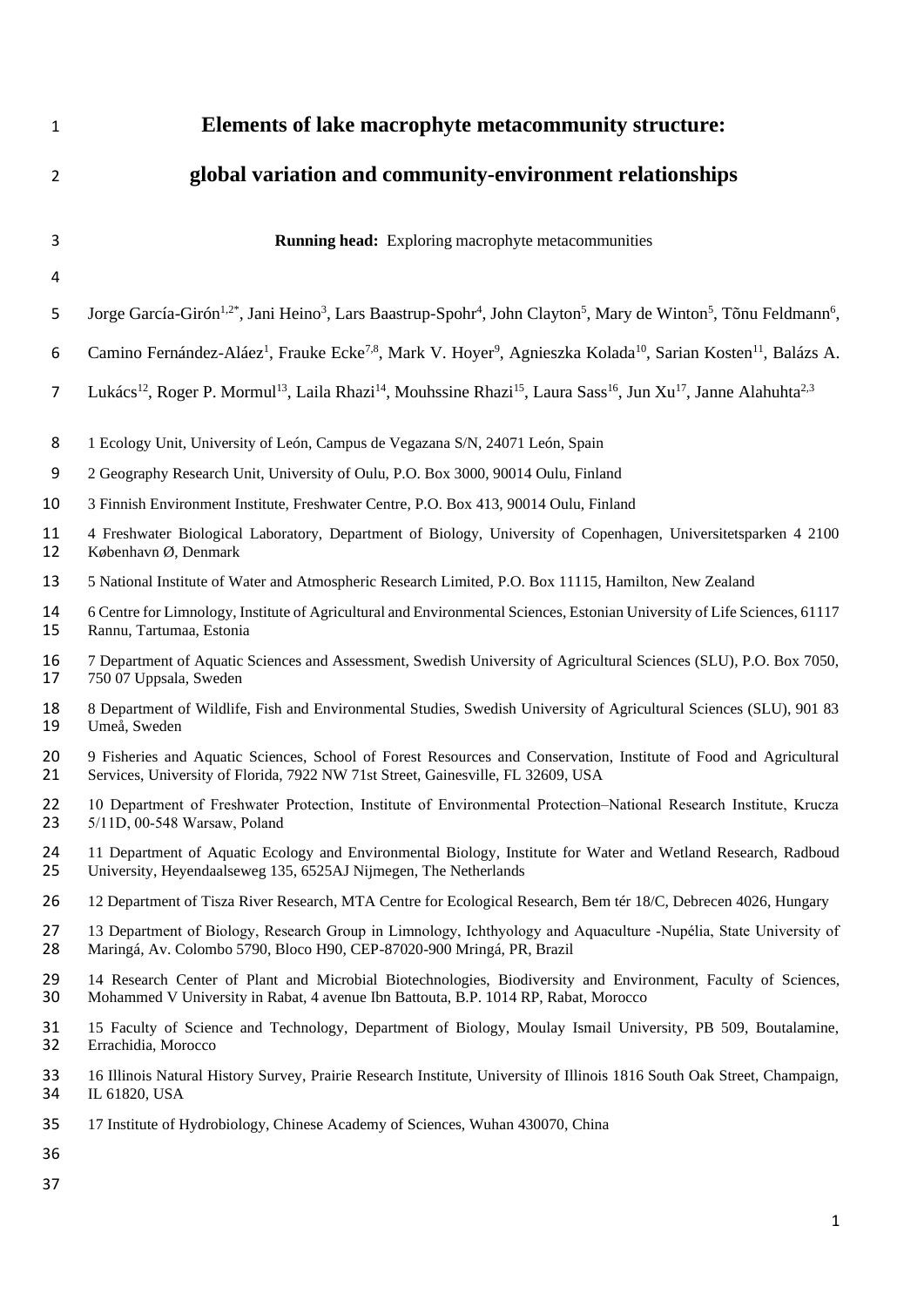\**Corresponding Author*: [jogarg@unileon.es](mailto:jogarg@unileon.es) - *Telephone number*: 34+987293404 - *Fax number*: 34+987293404

- **Jorge García-Girón:** jogarg@unileon.es **ORCID ID:** 0000-0003- 0512-3088
- **Jani Heino:** jani.heino@environment.fi **ORCID ID:** 0000-0003-1235-6613
- **Lars Baastrup-Spohr:** [lbaastrupspohr@bio.ku.dk](mailto:lbaastrupspohr@bio.ku.dk) **ORCID ID:** 0000-0001-8382-984X
- **John Clayton:** John.Clayton@niwa.co.nz
- **Mary de Winton:** [Mary.deWinton@niwa.co.nz](mailto:Mary.deWinton@niwa.co.nz)
- **Tõnu Feldmann:** [Tonu.Feldmann@emu.ee](mailto:Tonu.Feldmann@emu.ee)
- **Camino Fernández-Aláez:** mcfera@unileon.es **ORCID ID:** 0000-0003- 3847-6613
- **Frauke Ecke:** [frauke.ecke@slu.se](mailto:frauke.ecke@slu.se) **ORCID ID:** 0000-0003-4208-345X
- **Mark V. Hoyer:** [mvhoyer@ufl.edu](mailto:mvhoyer@ufl.edu)
- **Agnieszka Kolada:** [agnieszka.kolada@ios.edu.pl](mailto:agnieszka.kolada@ios.edu.pl) **ORCID ID:** 0000-0003-1171-0289
- **Sarian Kosten:** s.kosten@science.ru.nl **ORCID ID:** 0000-0003-2031-0965
- **Balázs A. Lukács:** [lukacs.balazs@okologia.mta.hu](mailto:lukacs.balazs@okologia.mta.hu) **ORCID ID:** 0000-0002-3163-1281
- **Roger P. Mormul:** roger@nupelia.uem.br **ORCID ID:** 0000-0001-9020-4784
- **Laila Rhazi:** laila.rhazi@um5.ac.ma
- **Mouhssine Rhazi:** [rhazimouhssine@yahoo.fr](mailto:rhazimouhssine@yahoo.fr)
- **Laura Sass:** [lcanny@illinois.edu](mailto:lcanny@illinois.edu)
- **Jun Xu:** [xujun@ihb.ac.cn](mailto:xujun@ihb.ac.cn)
- **Janne Alahuhta:** [Janne.Alahuhta@oulu.fi](mailto:Janne.Alahuhta@oulu.fi) **ORCID ID:** 0000-0001-5514-9361
- 
- **Keywords:** Aquatic Plants; Biogeography; Clementsian gradients; Compositional gradients; Latitudinal gradients;
- Macroecology; Metacommunity ecology; Spatial variation
- 
- 
-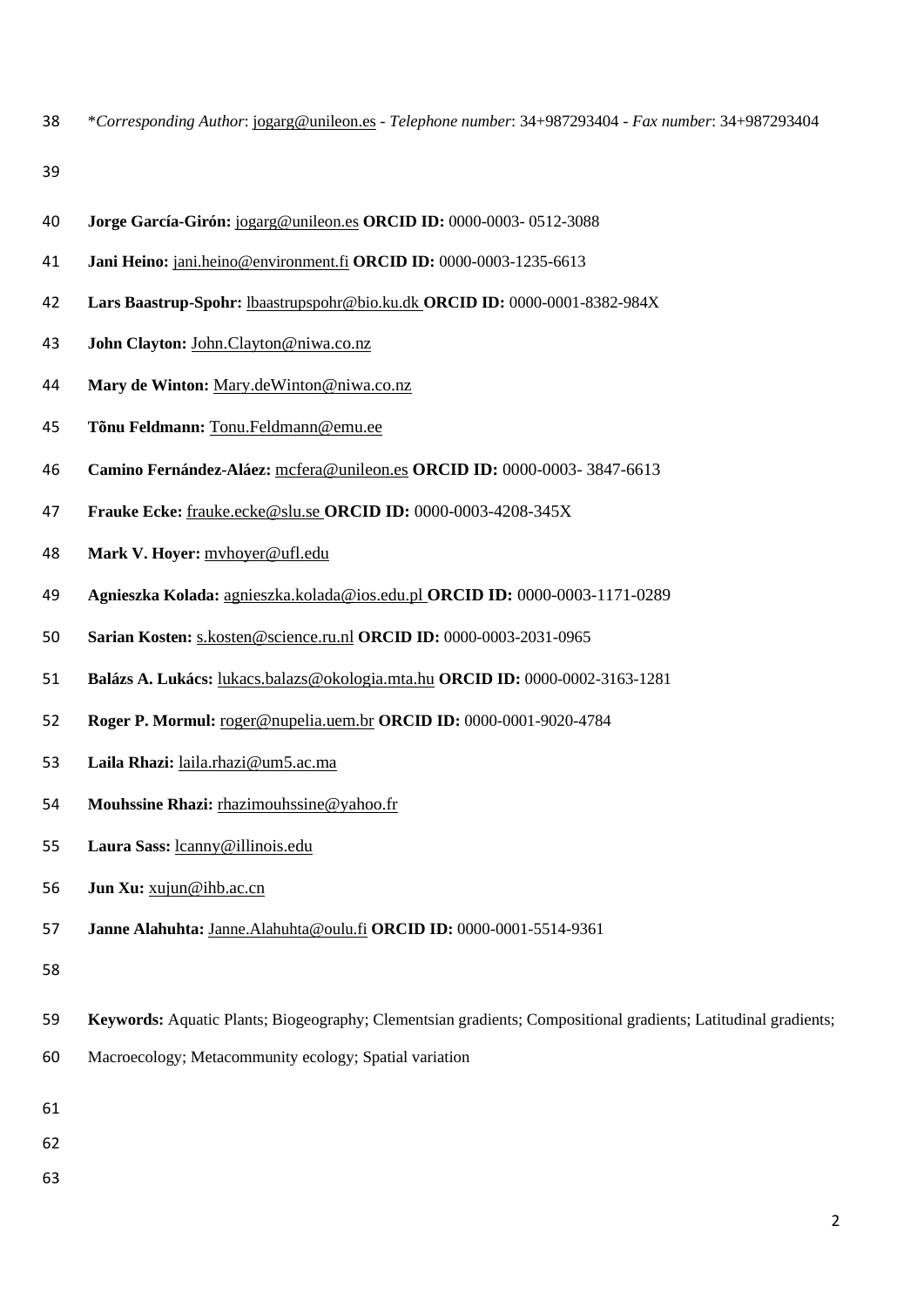## **Abstract**

 Documenting the patterns of biological diversity on Earth has always been a central challenge in macroecology and biogeography. However, we are only beginning to generate an understanding of the global patterns and determinants of macrophyte diversity. Here, we studied large-scale variation and community-environment relationships of lake macrophytes along climatic and geographical gradients using regional data from six continents. We applied statistical routines typically used in the context of metacommunity studies to provide novel insights into macrophyte community compositional patterns within regions worldwide. We found that lake macrophyte metacommunities followed clumped species replacement structures, suggesting that two or more species groups were responding similarly to the environment within regions. Underlying such general convergence, our results also provided evidence that community-environment relationships were largely context-dependent, stressing that no single mechanism is enough to account for the complex nature of compositional variation. Surprisingly, we found no general relationships between functional or phylogenetic composition and main metacommunity types, suggesting that linking multi-trait and evolutionary information to the elements of metacommunity structure is not straightforward. Our findings highlight that global conservation initiatives and biodiversity protection need to capture environmental variation at the metacommunity level, and acknowledge the highly context-dependent patterns in the community-environment relationships of lake macrophytes. Overall, we emphasise the need to embrace the potential complexity of ecological inferences in metacommunity organisation across the globe.

- 
- 
-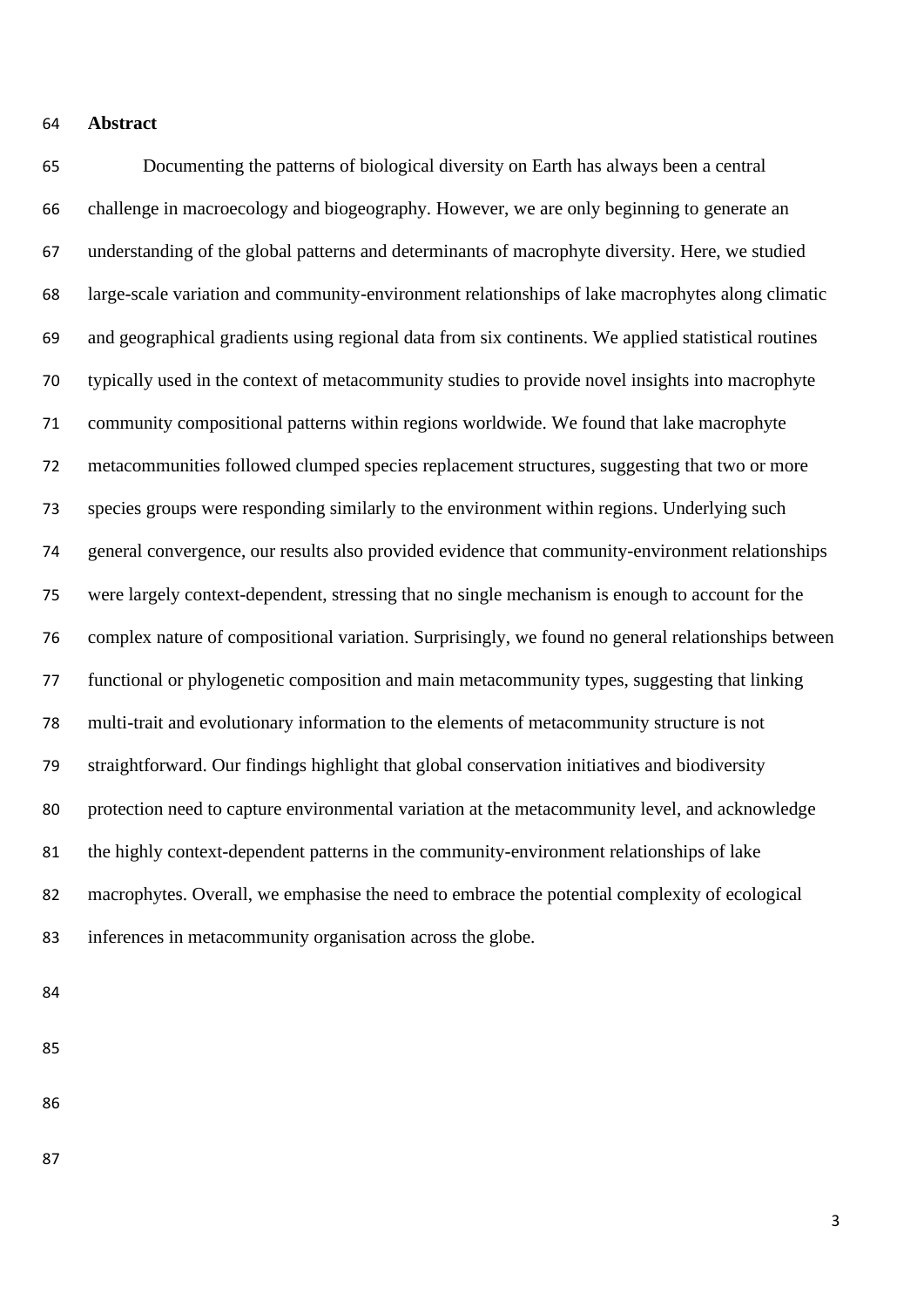### **Introduction**

 Regional biotas develop under influences of environmental, climatic and geographical factors (Willig et al. 2003). However, much uncertainty remains in our understanding of their role in affecting local biotic assemblages over large spatial extents, due in part to the lack of comparable and well-curated data over large areas (Wüest et al. 2020). Consequently, examining the relative importance of these factors on geographical patterns of community compositional variation is still central to macroecology and biogeography (Heino 2011) and a prerequisite for understanding the distribution of biodiversity on Earth (Kreft and Jetz 2007). Recently, considerable progress has been made towards documenting large-scale patterns in the biodiversity of terrestrial ecosystems, including woody plants, insect, birds and mammals (e.g. Swenson et al. 2012; Cooke et al. 2019). By contrast, organisms inhabiting inland waterbodies have been far less studied from the macroecological perspective (see Heino 2011 and Hortal et al. 2014 for comprehensive reviews). Given that freshwater ecosystems are typically more isolated and fragmented than most terrestrial and marine systems, the underlying factors controlling the ecogeographical patterns of freshwater biodiversity should differ from those found in the other two realms of life (Kinlock et al. 2018). In this regard, generalisations about ecogeographical rules evidenced using terrestrial plants can rarely be used to explain distributional patterns and their underlying mechanisms in freshwater macrophytes (Alahuhta et al. 2020). These inconsistencies originate from differences in accessibility to water and atmospheric gases between terrestrial and aquatic plants, the latter of which also experience less extreme temperatures in inland waters (Iversen et al. 2019). However, we are only beginning to generate an understanding of the global patterns and determinants of freshwater macrophyte diversity (Grimaldo et al. 2016; Alahuhta et al. 2017; Alahuhta et al. 2018a; Murphy et al. 2019). Such a research program should not only be of interest to macroecologists and biogeographers, but also to environmental managers and conservation practitioners seeking to delineate biogeographical regions for environmental assessment and conservation (Bailey 2010).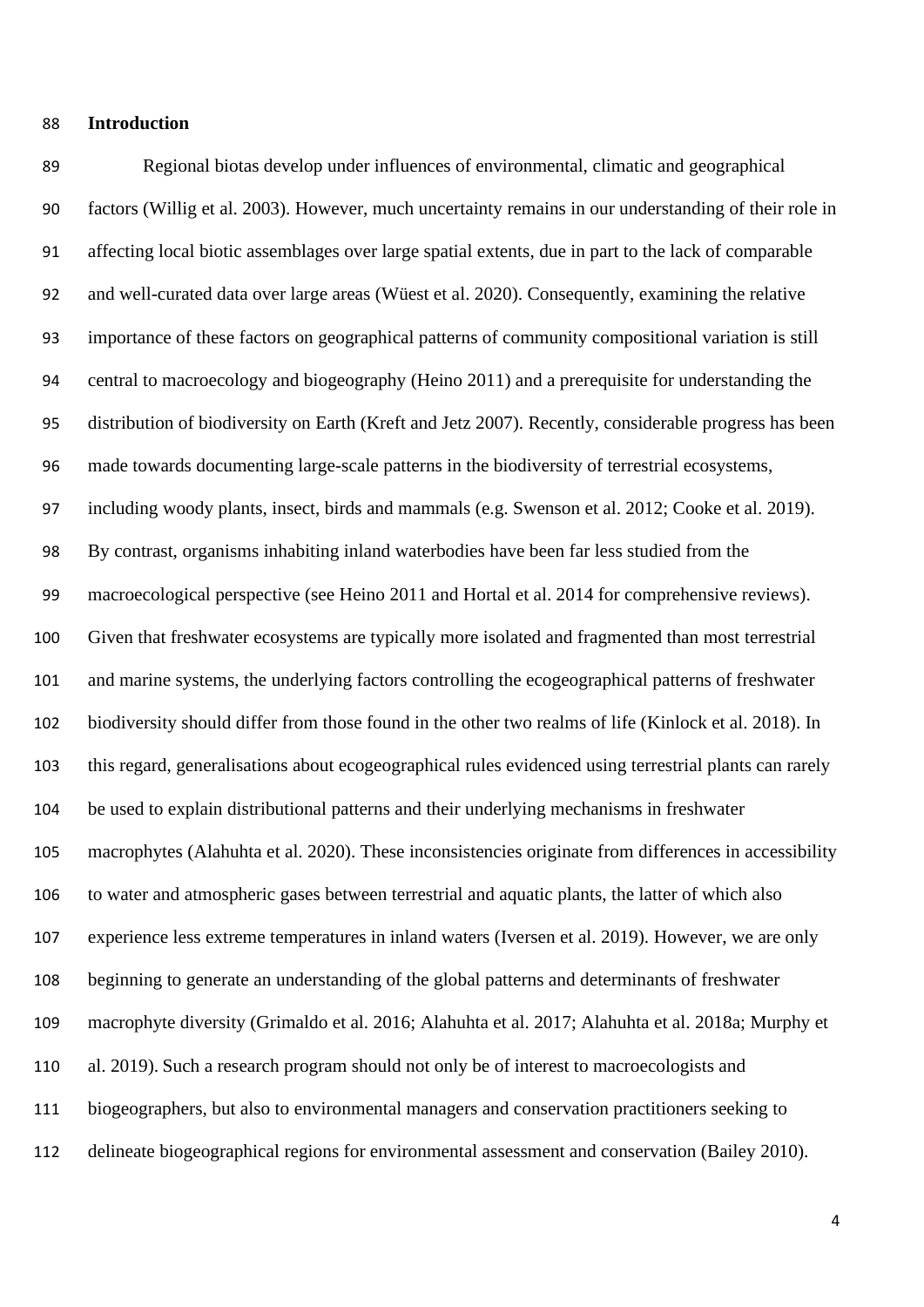Given the strong associations between the theoretical foundations of metacommunity ecology (Leibold et al. 2004) and modern biogeography (Jocque et al. 2010), understanding the mechanistic basis of large-scale biogeographical patterns also necessitates use of hypotheses and analytical approaches that have been more typically applied in the analysis of metacommunities at the landscape level (Heino et al. 2015a). Metacommunities (i.e. a set of interacting communities linked by dispersal; Leibold et al. 2004) show multiple patterns and models in space and time, ranging from those assuming strong species interactions to those suggesting idiosyncratic responses to the environment (Heino et al. 2015a). Indeed, these ideas intrigued plant ecologists in the first half of the  $20<sup>th</sup>$  century, when Clements (1916) and Gleason (1926) debated the discrete versus continuous nature of community boundaries along underlying environmental gradients. More recently, Leibold and Mikkelson (2002) devised a stepwise routine based on the three `elements of metacommunity structure´ (hereafter, EMS) - coherence, species range turnover and range boundary clumping - to examine such community patterns. In this approach, random distributions of species are contrasted with four main idealised models: nested subsets (Patterson and Atmar 1986), evenly spaced gradients (Tilman 1982), Clementsian gradients (Clements 1916) and Gleasonian gradients (Gleason 1926). These main metacommunity types are broad idealisations of nature and, hence, multiple subtypes (i.e. quasi-structures) can also be distinguished (Presley et al. 2010, see Table 1 for a glossary).

 Although the EMS approach was originally aimed at testing for multiple patterns across a set of local communities (Leibold and Mikkelson 2002), the same analytical routine can be adopted to examine distributional patterns across regions at large biogeographical scales (Heino and Alahuhta 2015; Schlemmer-Brasil et al. 2017). Nonetheless, this approach is not without its problems, as outlined recently by Ulrich and Gotelli (2013) and Schmera et al. (2018). Their criticism mainly concentrated on the likely unreliable mathematical mechanisms that give rise to some idealised structures (Schmera et al. 2018). While we agree that the EMS framework may be burdened by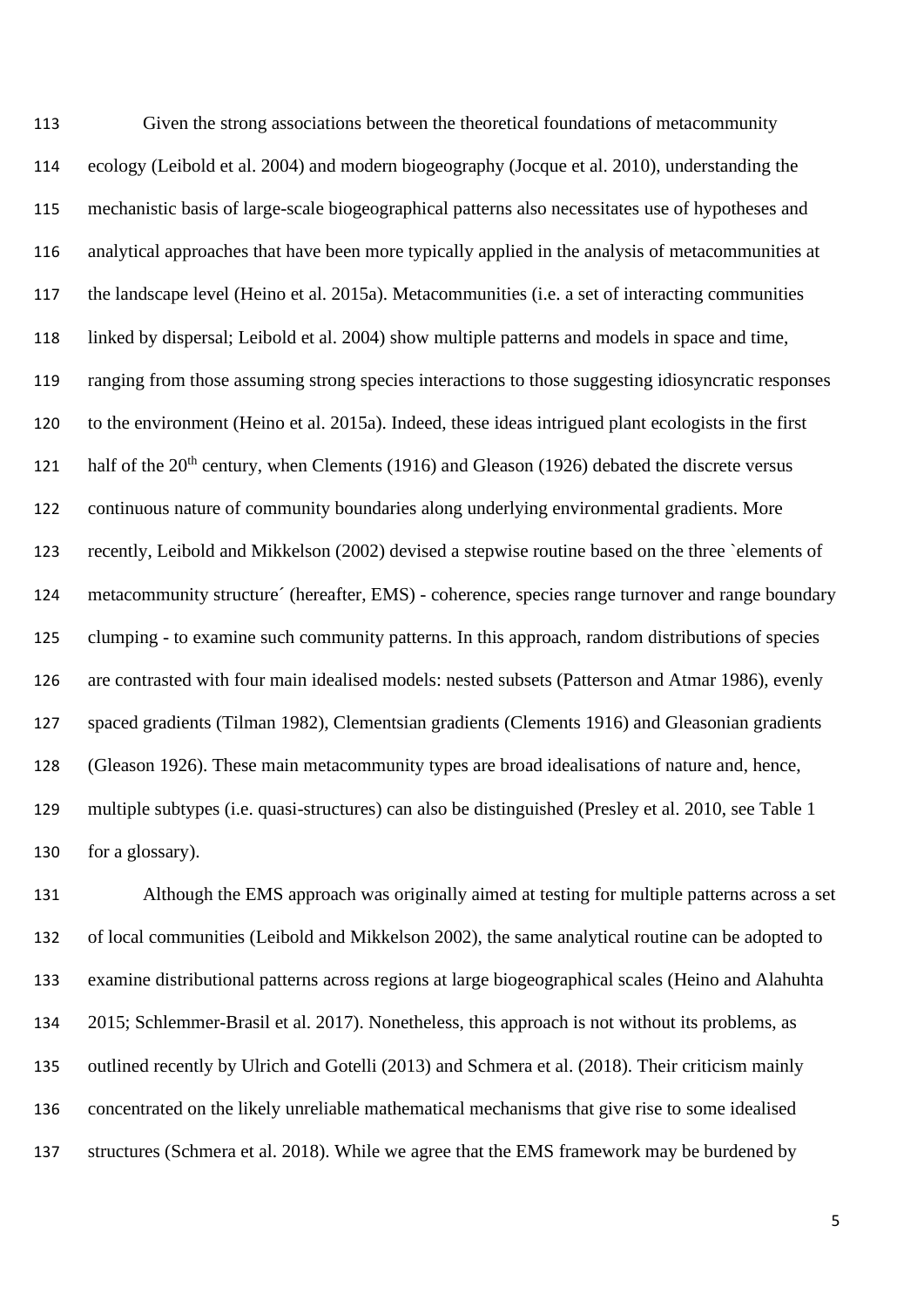anomalies in detecting some empirical patterns (e.g. checkerboard distributions, Presley et al. 2019), we argue that its careful non-mechanistic interpretation and subsequent combination with alternative analytical approaches should lead to a better understanding of main macroecological patterns and community-environment relationships (Meynard et al. 2013; Heino and Alahuhta 2015). For example, a simultaneous comparison of multiple study regions may help to elucidate whether compositional variation is moulded predictably by a set of ecological settings or if that compositional variation is context-dependent (Tonkin et al. 2016). Those settings could be revealed using ecological correlates of metacommunity structure similar to functional traits and phylogenetic distances of species in other contexts (Heino et al. 2015b; García-Girón et al. 2019a). Surprisingly, to our knowledge, no single study has assessed both the best fit patterns of community variation and the ecological features of regional metacommunities simultaneously at global scale.

 Here, we present an analysis of geographical variation, context dependency and community- environment relationships of macrophytes using data from 16 regions worldwide (Fig. 1a). We specifically examined the following questions: **(i)** Which idealised metacommunity model best fits the empirical data of lake macrophyte metacommunities within study regions? **(ii)** Are community- environment relationships consistent or variable among different regions? **(iii)** What ecological correlates describing metacommunity characteristics (i.e. elevation range, spatial extent, latitude, longitude, age of the oldest lake within each region, matrix fill, species richness, functional composition and phylogenetic composition) best determine variation in coherence, species range turnover and range boundary clumping? Based on evidence from previous studies (Henrique-Silva et al. 2013; Heino et al. 2015b), we expected to find clear geographical variation in metacommunity structuring, with a change from Gleasonian to Clementsian gradients from the equator to the poles (**H1**). This is because we expected that two or more groups of species would respond similarly to the typically harsher environmental conditions in boreal regions, leading to clumped range boundaries in their geographical distributions (Heino et al. 2015b). We also hypothesised (**H2**) that a strong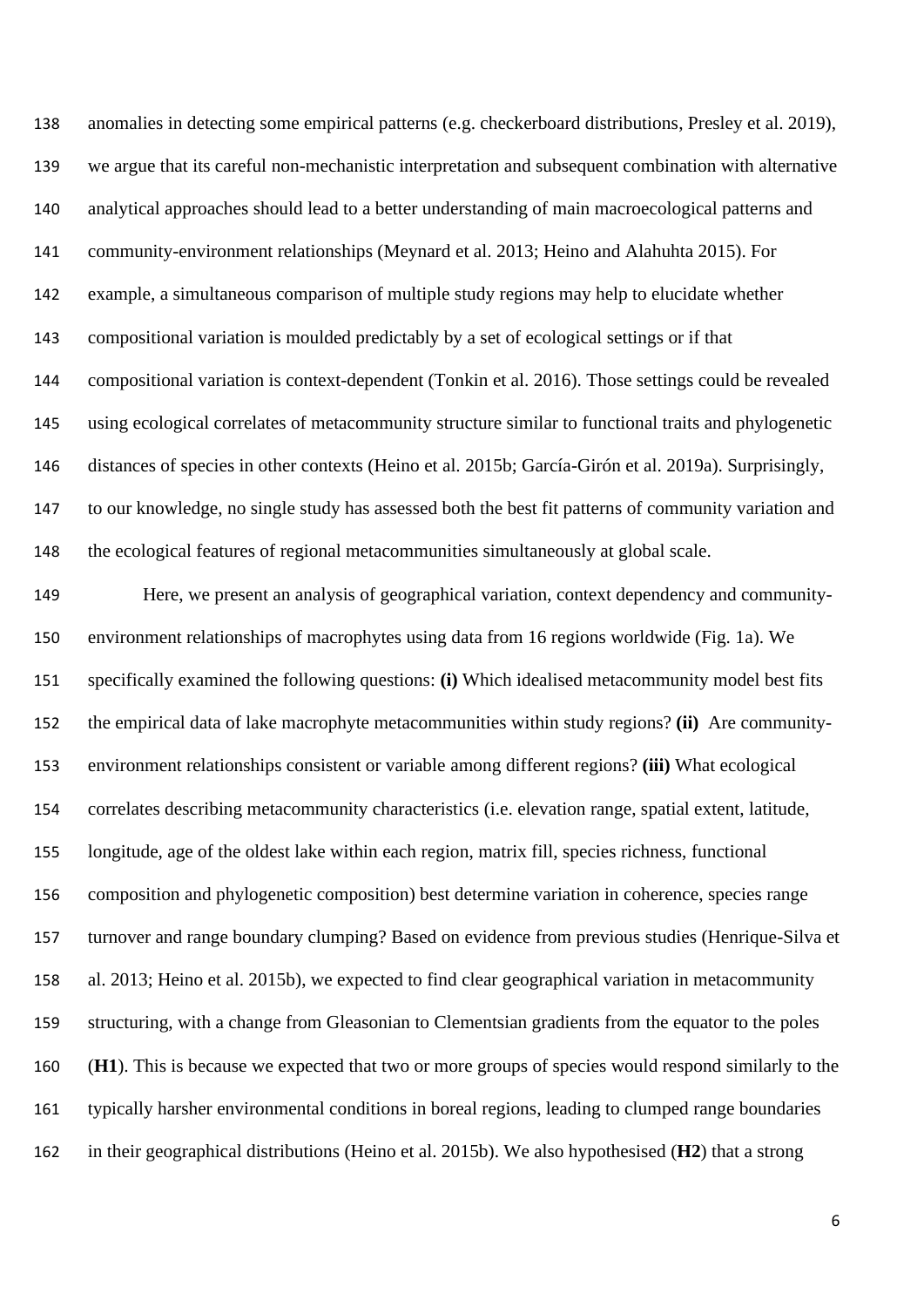context dependency would be observed in the community-environment relationships, not least because the structuring of lake metacommunities can be highly variable among different regions (Heino and Tolonen 2017; Alahuhta et al. 2017, 2018a). In addition, we predicted (**H3**) that variables describing the ecological features of metacommunities would be good predictors of the three elements of metacommunity structure, because multi-trait and evolutionary information should be related to the predictability of the underlying distributional patterns (Meynard et al. 2013; García-Girón et al. 2019a).

**Methods**

## *Macrophyte data sets and regional characteristics*

 We analysed a data set of 16 different study regions covering six continents across the Earth (Fig. 1a, Supporting Information Appendix S1 and Fig. S1). The study regions and field methods have been described previously (Alahuhta et al. 2018a) and are here outlined briefly to aid understanding of the ecological context of individual regions. We had strict quality control for selecting each data set: **(i)** each study region had to include ca. 30 lakes with similar geographical distribution from the pool of candidate lakes; **(ii)** all lakes had to be mostly natural lentic systems (i.e. reservoirs were excluded); and **(iii)** all macrophyte communities within each data set had to have been empirically surveyed using similar methods to maintain data comparability. The selected lakes ranged from glacial-origin and relatively stable lakes situated in temperate and boreal zones (e.g. Finland, Sweden, Norway, Estonia, Denmark, Poland, New Zealand and US states of Minnesota and Wisconsin) to semi-arid shallow Mediterranean lakes (e.g. Morocco and Spain). Most of the study lakes suffered from various anthropogenic pressures such as water extraction, invasive species, nutrient enrichment, and decreased connectivity, which cannot be avoided in an increasingly human-dominated world.

 Our data set consisted of presence-absence observations of aquatic macrophyte species (i.e. species that are strongly bound to aquatic environments; see Kosten et al. 2009). These species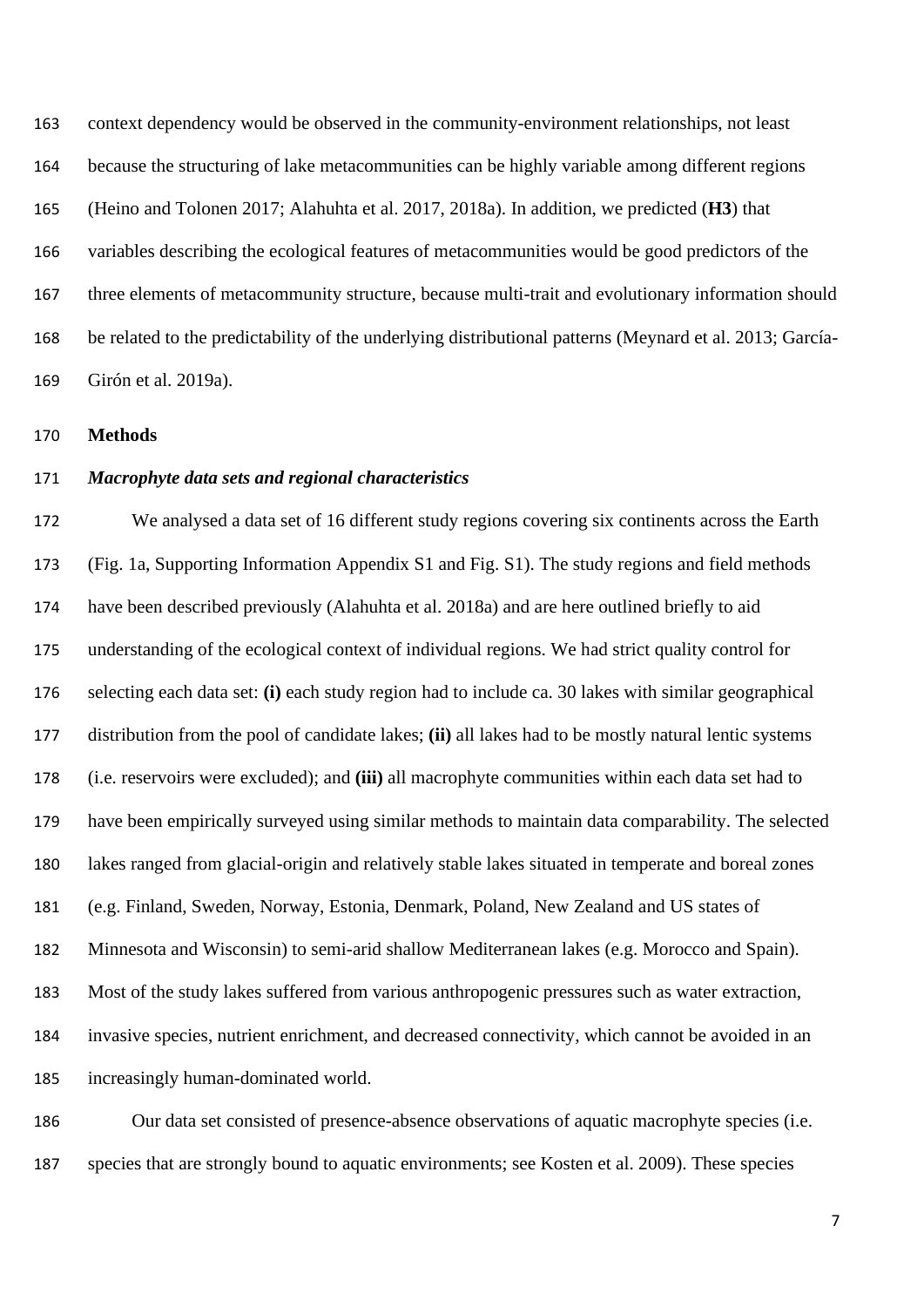included submerged (elodeids and isoetids), floating-leaved, free-floating (ceratophyllids and lemnids) and emergent forms (Cook 1999). The species list from each region was carefully checked to guarantee that inconsistencies were minimal. To do this, non-aquatic helophytes, shore species, aquatic bryophytes and charophytes were removed from the final data sets. Similarly, we excluded hybrids, subspecies, and genus level identifications when species from the same genus were recorded from the data.

# *Elements of metacommunity structure (EMS) analysis using site-by-species incidence matrices*

 Following the metacommunity framework originally proposed by Leibold and Mikkelson (2002), and thereafter expanded by Presley et al. (2010) and Henriques-Silva et al. (2013), we analysed which metacommunity structure best fitted lake macrophyte data in each study region across the globe. To do this, we adopted the "range perspective" in our analyses (Presley et al. 2010). The metacommunity types were assessed by analysing aspects of coherence, species range turnover and range boundary clumping of site-by-species presence-absence matrices. Incidence matrices were first ordinated via reciprocal averaging (CA). This procedure allowed us to obtain a latent gradient in which sites were ordered according to species composition and species were ordered according to site occurrences. After rearranging the data matrix, we tested the different metacommunity elements in a hierarchical way, that is, (i) coherence, (ii) species range turnover, and (iii) range boundary clumping (Fig. 1b; Table 1).

 *Coherence* is based on calculating the number of embedded absences (i.e. gap in a species range) in the ordinated empirical incidence matrix and then comparing the observed value to a null distribution of embedded absences from 1,000 simulated matrices. A metacommunity is considered to be coherent when the number of observed embedded absences is lower than expected by chance. Significantly positive coherence thus suggests that species distributions are responding similarly to a common environmental gradient represented by the ordinated site-by-species presence-absence matrix. Non-significant coherence means that species are distributed at random, suggesting that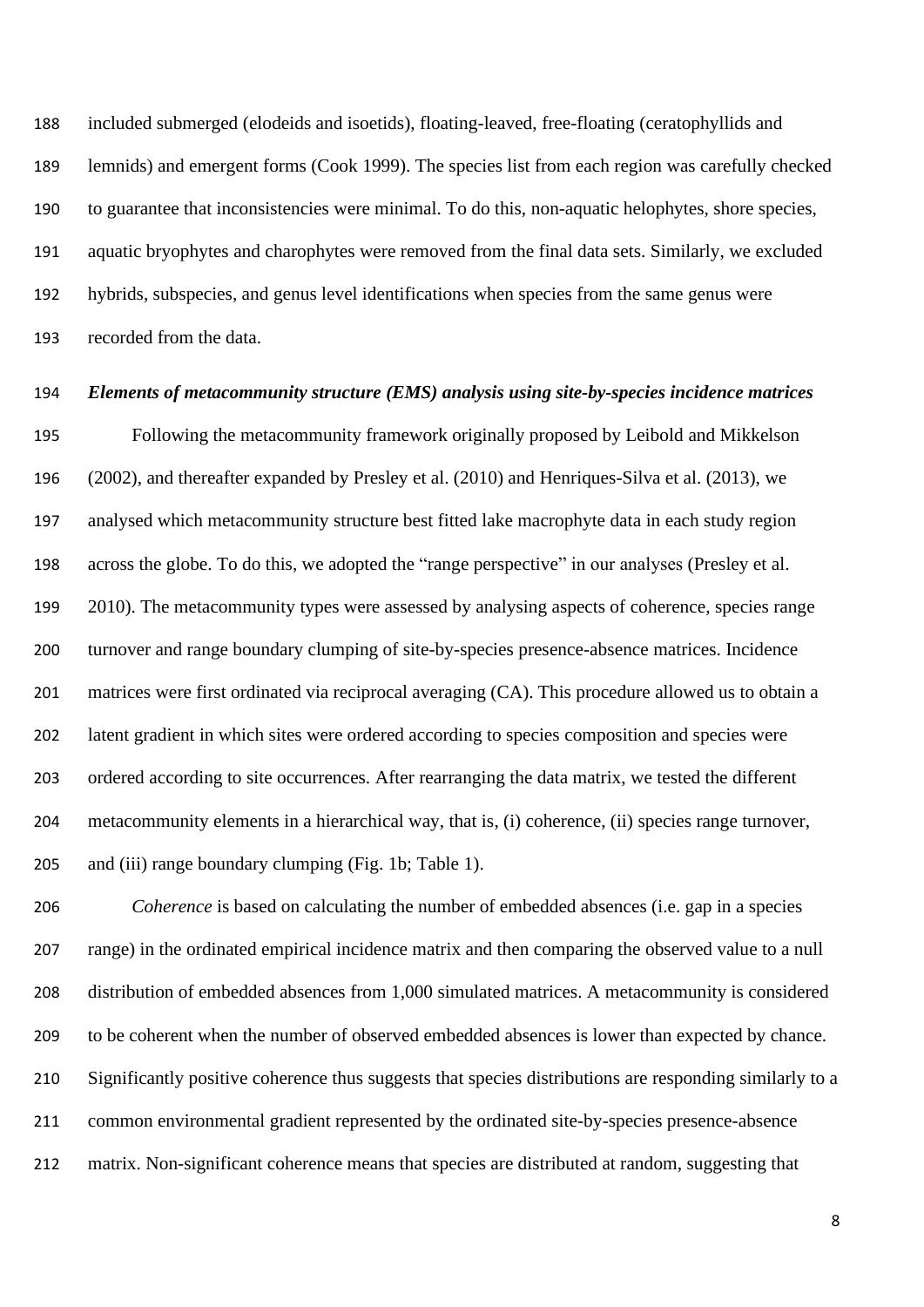species are not responding to a common environmental gradient (Leibold and Mikkelson 2002). For metacommunities with positive and significant coherence, the range turnover component was tested (Fig. 1b). *Species range turnover* was measured as the number of empirical replacements for each possible pair of species and for each possible pair of sites in the ordinated matrix. Then, the number of observed replacements was compared to a null distribution that randomly shifts the entire ranges of species (Leibold and Mikkelson 2002). Significantly negative turnover (i.e. the observed replacement is lower than expected by chance) is consistent with a nested structure (i.e. hyperdispersed species loss, random species loss and clumped species loss), whereas significantly positive turnover (i.e. the number of observed replacements are higher than expected by chance) indicates evenly spaced, Gleasonian or Clementsian metacommunity types. The cases of significant positive coherence and non-significant turnover can be interpreted as quasi-structures (Presley et al. 2010). We further analysed *range boundary clumping* using Morisita´s index of dispersion and a 225 subsequent  $\chi^2$  test that compares the empirical distribution of range boundaries to an expected 226 uniform distribution. Index values significantly larger than '1' indicate clumped range boundaries (i.e. Clementsian and clumped species loss structures) and values significantly less than `1´ suggest hyperdispersed range boundaries (i.e. evenly spaced distribution and hyperdispersed species loss structures). Species distributions that occur independently and idiosyncratically with respect to each 230 other (i.e. Gleasonian and random species loss structures) are indicated by a non-significant  $\chi^2$  test. Correspondingly, quasi-evenly spaced, quasi-Gleasonian, quasi-Clementsian structures, quasi- hyperdispersed species loss, quasi-random species loss and quasi-clumped species loss can be separated by boundary clumping (Presley et al. 2010; see Fig. 1b). The significance of the index values for coherence and range turnover was tested using the fixed-proportional null model (Gotelli 2000), where the species richness of each site is maintained

- (i.e. row sums are fixed) but species ranges (i.e. columns) are filled based on their marginal
- 237 probabilities. Random matrices for the fixed-proportional null model were produced by the `r1´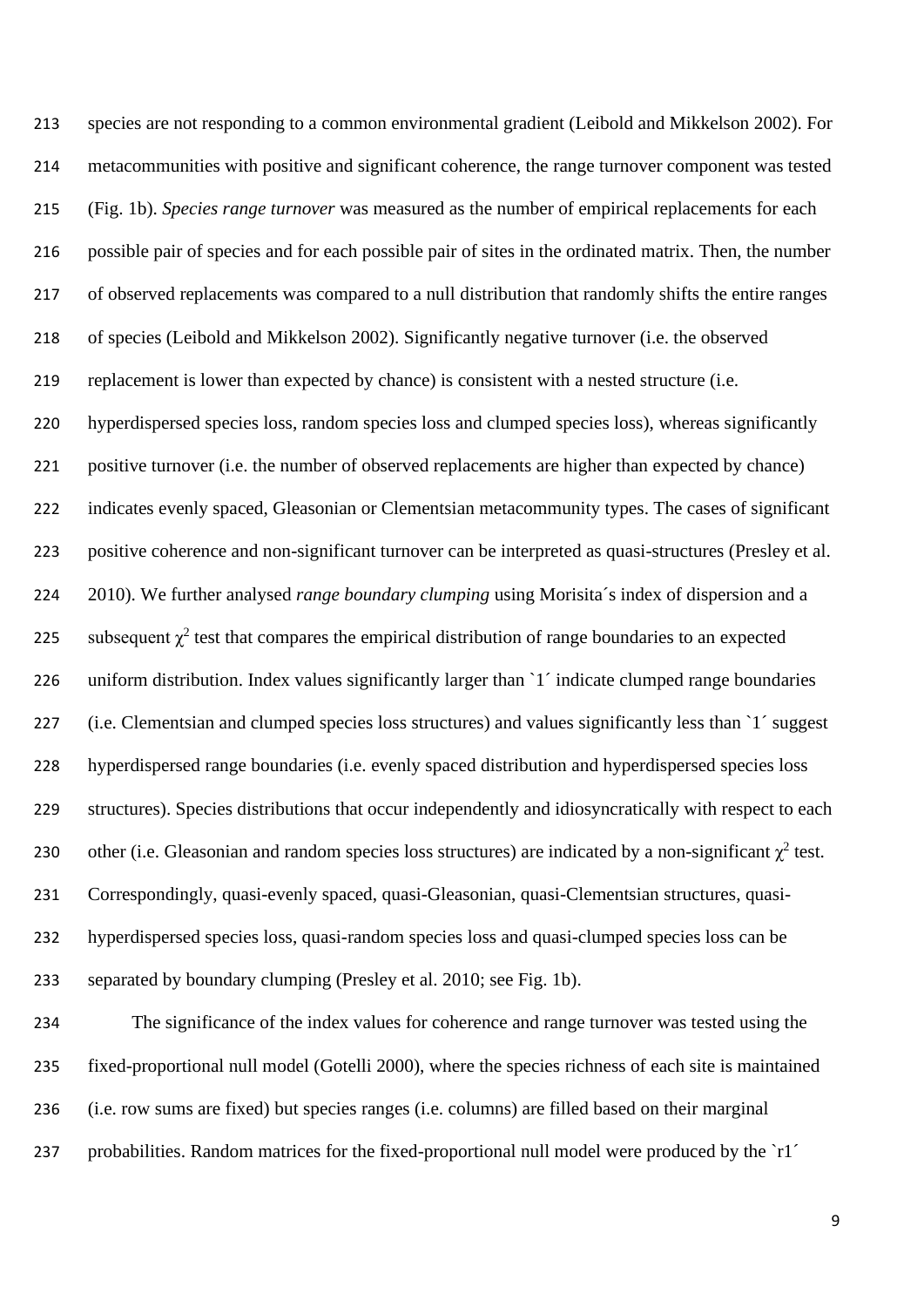method as implemented in the vegan package (Oksanen et al. 2016). Although the fixed- proportional null model makes sense ecologically and is not highly sensitive to type I or type II errors (Presley et al. 2009), this modelling approach does not involve shifting of ranges and therefore our findings need to be treated with caution. We also used a strict and conservative fixed- fixed null model based on the `quasi-swap´ method in the R package vegan to find out if the null model used affected the results. In the fixed-fixed null model, both species richness of each site and species frequencies are maintained. We used 1,000 simulations to provide random matrices for testing coherence and species range turnover. Elements of metacommunity structure were evaluated for each study region along the first reciprocal averaging (i.e. correspondence analysis) axis because we were interested in the most important species compositional gradient. Analyses of coherence, species range turnover and range boundary clumping were performed using the metacom package (Dallas 2013) in the R environment (R Core Team 2018).

 We also used a Z-score or standardized effect size (SES) for the indices of coherence and species range turnover for each individual metacommunity:

$$
SES = \frac{obs - rnd \cdot mean}{rnd \cdot sd}
$$

 where *obs* is the observed index value, *rnd.mean* the mean index value of the null distribution, 254 and *rnd.sd* the standard deviation of simulated index values (see Gotelli and McCabe 2002). Z-scores allow comparisons among data sets and can thus subsequently be used in comparative analyses (see Heino et al. 2015b). Basically, Z-scores between -1.96 and 1.96 are non-257 significant at  $\alpha = 0.05$  and, thus, Z-scores of coherence and species range turnover can also be used to infer metacommunity structures. We also applied the traditional approach to delineate

metacommunity types based on statistical significance from the randomisation tests of coherence

and species range turnover (see above).

# *Community-environment relationships*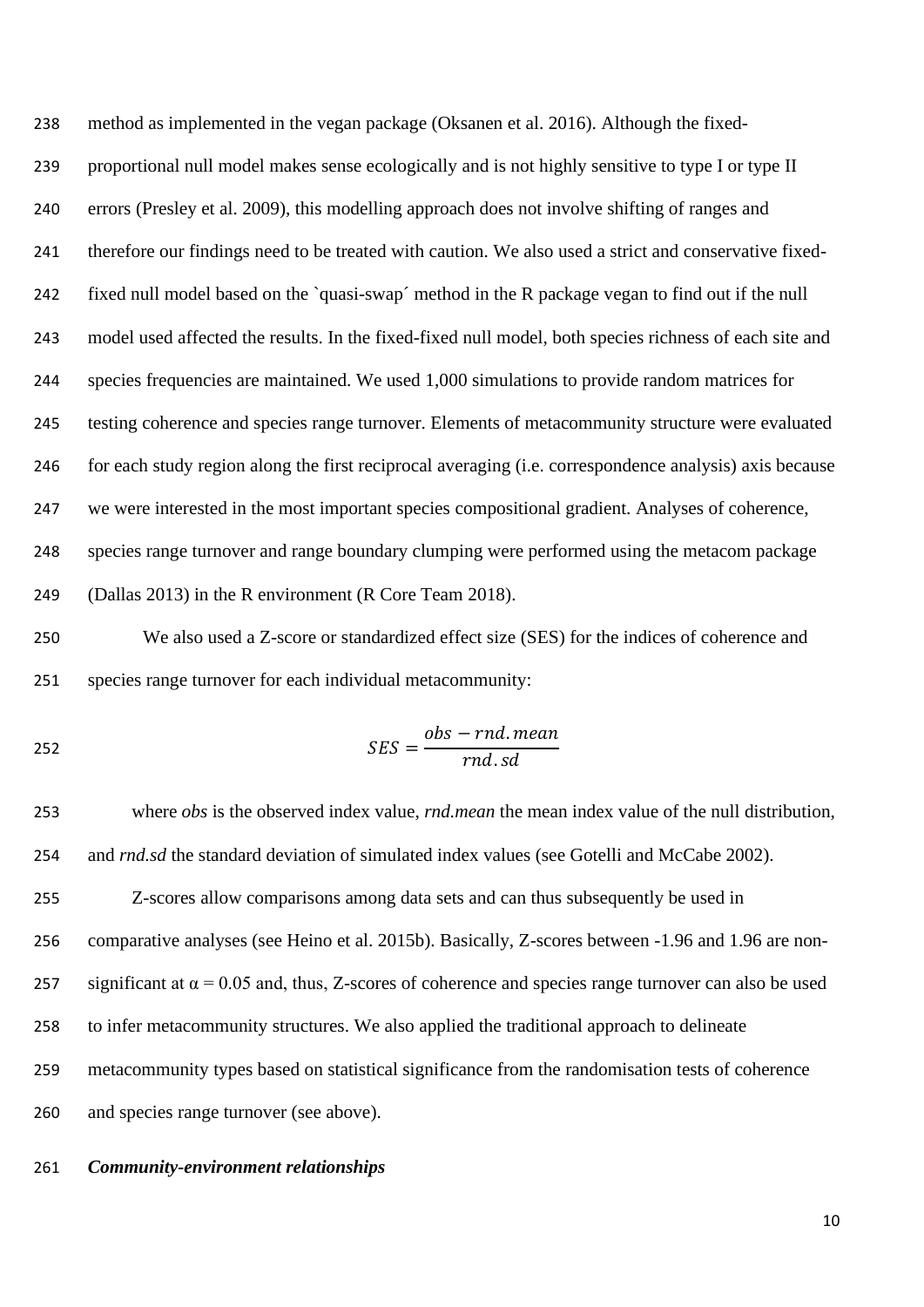Community-environment relationships within the study regions were compared based on a set 263 of a priori determined lake-level variables. Physico-chemical variables consisted of lake area  $(km^2)$ , 264 Secchi depth  $(m)$  and water total phosphorus concentration  $(mg l^{-1})$ . These three physico-chemical variables were chosen because they often account for significant variation in community structure of lake macrophytes (see Alahuhta et al. 2018b), and correlate with other hydromorphological and water chemistry variables that were not available for all study regions (e.g. Kosten et al. 2009). Physico-chemical variables were surveyed and determined following similar procedures within each study region (Supporting Information Appendix S1). Climate variables included atmospheric annual mean temperature (°C), annual temperature range (°C), and annual precipitation (mm) defined for each study lake based on 30 years average values (1 km resolution data) obtained from the WorldClim (Hijmans et al. 2005). Climate variables were not only a surrogate for thermal energy availability (Alahuhta et al. 2017) and water-level fluctuation (Carpenter et al. 2011), but also for nutrient and material loading from the catchment (Sahoo et al. 2015).

 Our main statistical method to explore community-environment relationships within regions was canonical correspondence analysis (CCA), which is a constrained extension of reciprocal averaging (Legendre and Legendre 2012), thus providing a link to the EMS analysis. We used the intraset correlations between environmental variables and site scores along the first two ordination axes to infer which factors were best related to variation in community composition and compare whether the same environmental drivers were important in each study region (see Heino et al. 2015b). Note, however, that we cannot associate a given metacommunity type specifically to environmental drivers, not least because there is no evidence that a particular mechanism can map onto a particular structure. CCAs were run with the `cca´ function using the R package vegan.

## *Comparative analyses*

 We used simple linear regression to analyse variation in the Z-scores of coherence, the Z-scores of species range turnover or the index of range boundary clumping with a set of ecological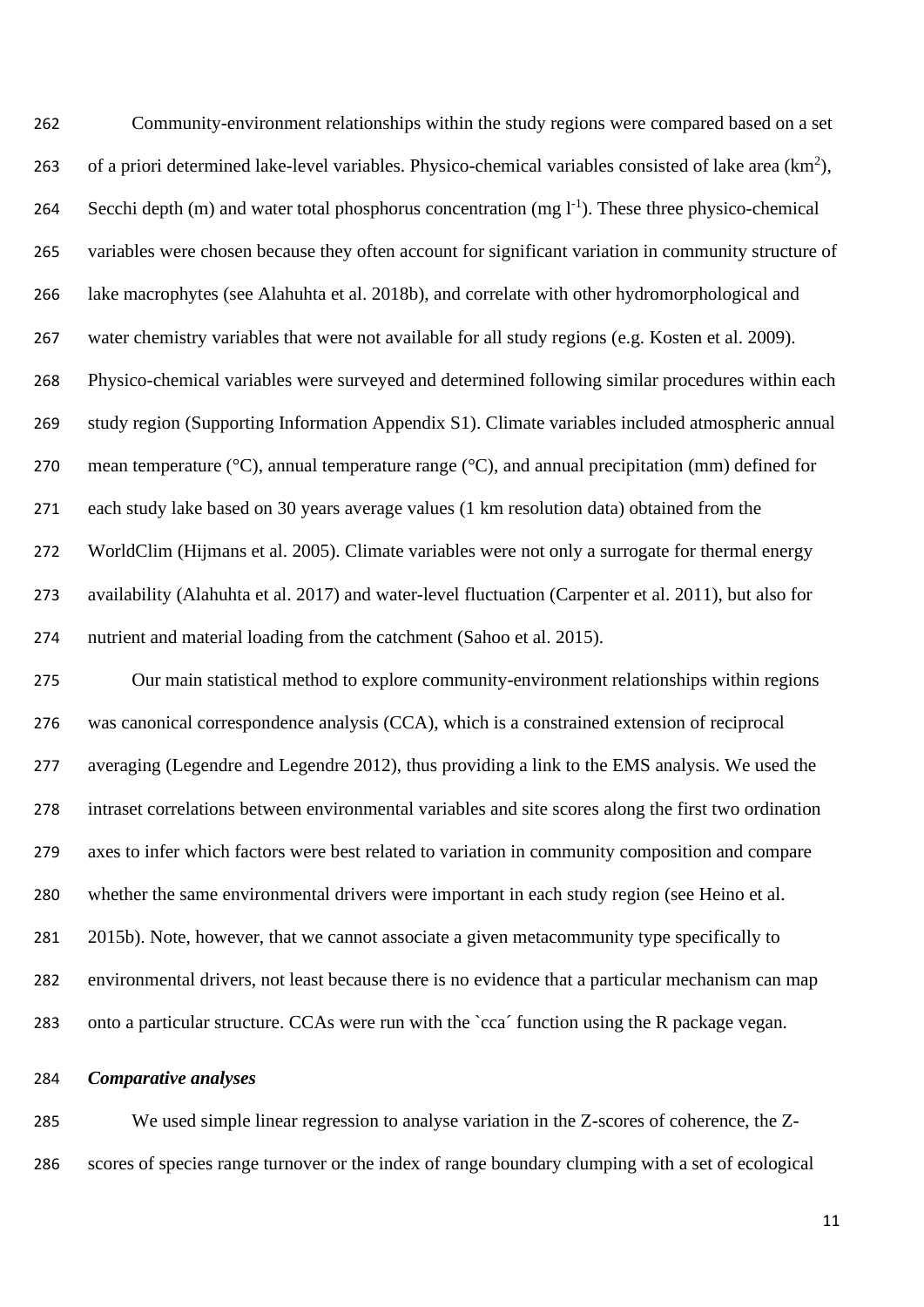| 287 | correlates (i.e. predictor variables) describing metacommunity characteristics (see below).                     |
|-----|-----------------------------------------------------------------------------------------------------------------|
| 288 | Standardised effect sizes of each metacommunity element $(Y_i)$ were log-transformed                            |
| 289 | [min $(Y_{max} + a = 1) \rightarrow \log (Y_i + a)$ ] before analyses to improve normality and reduce skewness. |
| 290 | We first summarised regional environmental information within convex hulls encompassing                         |
| 291 | the minimum area containing all surveyed lakes within each region. For each study region, we                    |
| 292 | defined elevation range within the convex hull (m), area of the convex hull $(km^2)$ , latitude of the          |
| 293 | convex hull (from centroid), longitude of the convex hull (from centroid), and estimated the                    |
| 294 | <i>maximum lake age within a particular region</i> (see Supporting Information Appendix 1 and Table S1          |
| 295 | for variable information). These variables can indirectly affect lake macrophytes by indicating                 |
| 296 | variation in habitat suitability (Alahuhta et al. 2017), dispersal limitation (García-Girón et al.              |
| 297 | 2019b), environmental heterogeneity (Downing and Rath 1988), and temporal availability for                      |
| 298 | colonisation sources (Alahuhta et al. 2018a). Second, we used <i>matrix fill</i> (i.e. the proportion of `1s'   |
| 299 | in the site-by-species incidence matrix) and species richness because data set characteristics may              |
| 300 | have strong effects in comparative analyses of metacommunities (Heino et al. 2015b). Third, we                  |
| 301 | considered several key functional traits (Supporting Information Appendix S2, Table S2 and Fig.                 |
| 302 | S2) to provide information on multiple ecological aspects of each metacommunity (Heino et al.                   |
| 303 | 2015b) and to give a broad characterisation of the realised niche of the species. We then used the              |
| 304 | mixed-variables coefficient of distance (i.e. a generalization of Gower's distance; Borcard et al.              |
| 305 | 2011) to extract a functional distance matrix across the 16 data sets using the `daisy' function in the         |
| 306 | R library cluster (Maechler et al. 2014). The phylogenetic composition of each study region was                 |
| 307 | addressed using the phylogenetic fuzzy-weighting method implemented in the PCPS package                         |
| 308 | (Debastiani 2018). To do this, we used a molecular-based phylogeny for aquatic macrophytes                      |
| 309 | recently developed by García-Girón et al. (2020) (for details on phylogenetic reconstruction, see               |
| 310 | Supporting Information Appendix S3 and Fig. S3). Thereafter, the pairwise output values for the                 |
| 311 | functional distance matrix were synthesised into principal coordinate analysis (PCO) following                  |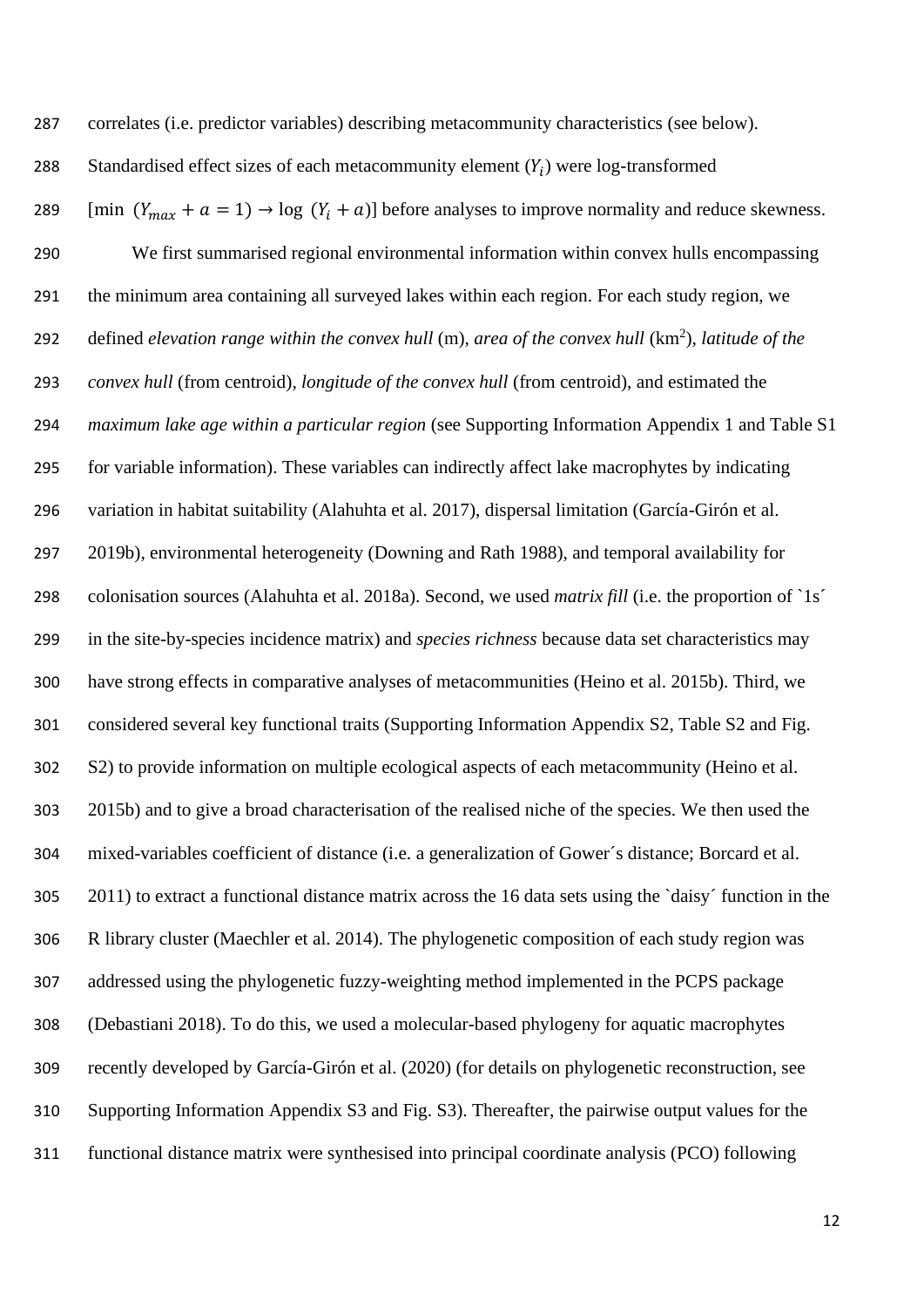Duarte et al. (2012). The scores of each single metacommunity along *PCO1*, *PCO2*, *PCPS1*, and

*PCPS2* components were then used to indicate the combined *functional* (i.e. PCO) *and phylogenetic* 

(i.e. PCPS) *features of each metacommunity* (Supporting Information Appendix S4 and Fig. S4).

**Results**

 The Z-scores of coherence from fixed-proportional (i.e. `r1´) or fixed-fixed (i.e. `quasi-swap´) 317 null models were strongly correlated  $(r_p = 0.93, p < 0.001)$ , and the same was true for the Z-scores 318 of species range turnover  $(r_p = 0.73, p < 0.01)$ . Accordingly, we focused on the results based on the fixed-proportional method because most previous studies have used it in the context of the EMS analysis (Heino et al. 2015b; Gascón et al. 2016; Schlemmer-Brasil et al. 2017). There was wide variation in the Z-scores of coherence, the Z-scores of species range turnover, and the index of range boundary clumping among the metacommunities (Table 2). However, the EMS analysis showed consistent patterns among study regions, resulting in three observed metacommunity types (Fig. 2 324 and Table 2). We found that Clementsian structure  $(n = 8)$  was the most common, followed by 325 quasi-Clementsian  $(n = 7)$  and clumped species loss  $(n = 1)$  metacommunity types. In other words, most metacommunities were responding to latent environmental gradients, here represented by the first CA axis; groups of species had coincident range boundaries in each metacommunity; and species composition changed consistently in similar places of the underlying environmental gradient.

 Community-environment relationships varied among individual metacommunities and did not allow us to single out a few environmental drivers among the set of available predictor variables (Fig. 3), suggesting that specific details of community-environment relationships were largely context dependent. For instance, Secchi depth had the highest effect on variation in community composition in China (CCA1), whereas temperature range and precipitation were strongly related to community composition in Wisconsin (CCA1) and New Zealand (CCA2), respectively. Similarly,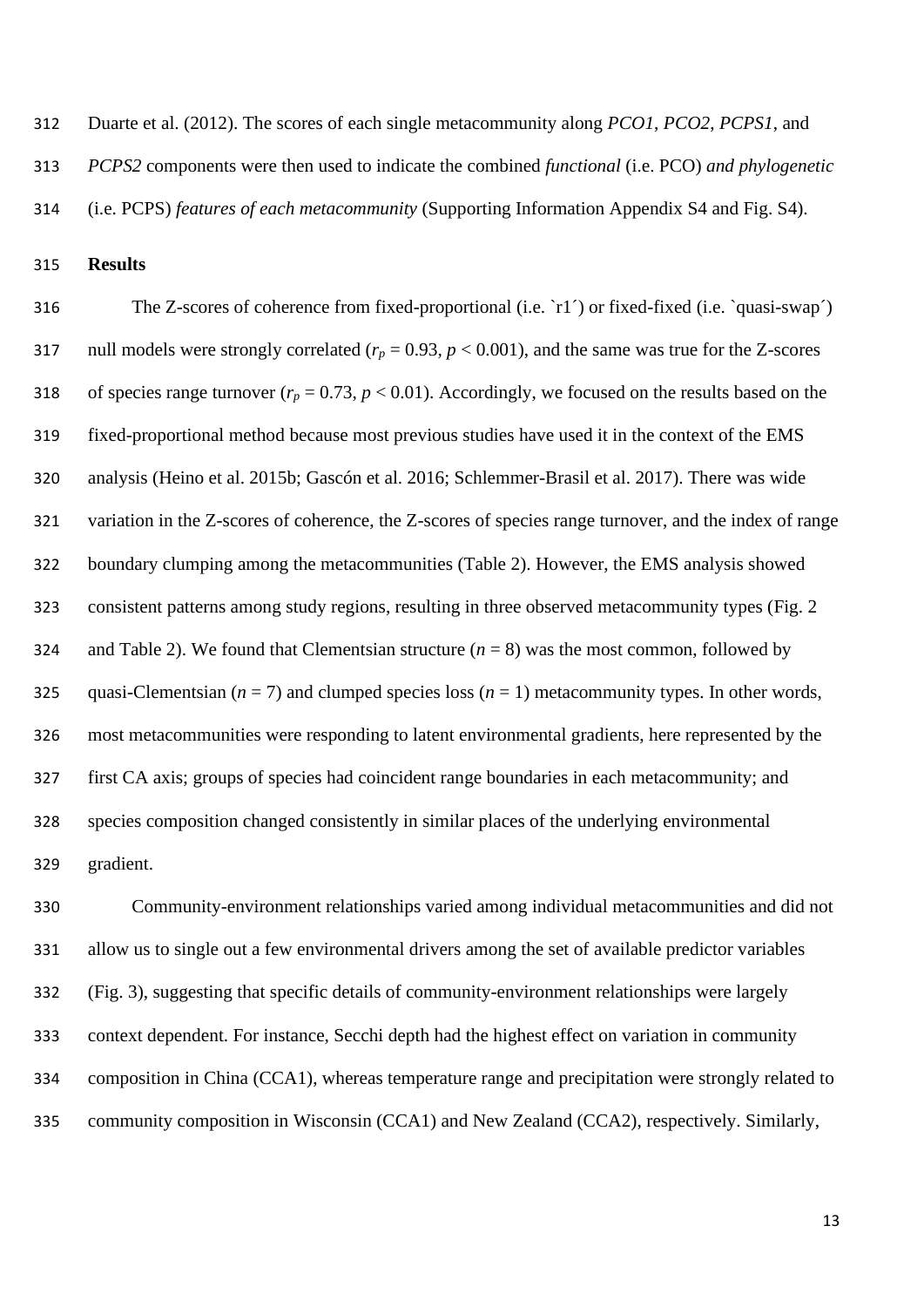total phosphorus, lake area and mean temperature were particularly important in Florida (CCA1), Morocco (CCA1) and Finland (CCA2), respectively.

 Simple linear regressions showed that no ecological feature of metacommunities was significantly associated with variation in the Z-scores of coherence, the Z-scores of species range turnover or the index of range boundary clumping (Table 3). This indicated that the single components of the EMS analysis were not necessarily strongly related to ecological correlates describing metacommunity characteristics.

### **Discussion**

 While a relatively large number of studies have examined geographical variation in species richness across large spatial resolutions and extents (e.g. Raes et al. 2018; Murphy et al. 2019), fewer studies have examined species compositional variation worldwide based on local resolution (e.g. a lake) in the freshwater realm. In this regard, our study is unique in bringing together the three elements of metacommunity structure (i.e. coherence, species range turnover and range boundary clumping) and the varying ecological settings of multiple study regions to infer large-scale patterns and community-environment relationships of lake macrophytes across the world. Such a combination of techniques allowed us to better understand patterns in lake macrophyte metacommunities and the factors governing these patterns worldwide. We found mostly Clementsian (*n* = 8) and quasi-Clementsian (*n* = 7) metacommunity structures in the regions of our empirical data set, a finding which did not support our hypothesis of geographical variation in metacommunity types (**H1**). We also revealed highly context-dependent patterns in the community- environment relationships between different study regions, confirming our second hypothesis (**H2**). Unexpectedly (**H3**), our results also indicated that the three elements of metacommunity structure were weakly related to the predictor variables describing ecological features of metacommunities.

# *Local communities show clumped range boundaries but respond differently to environmental*

*gradients*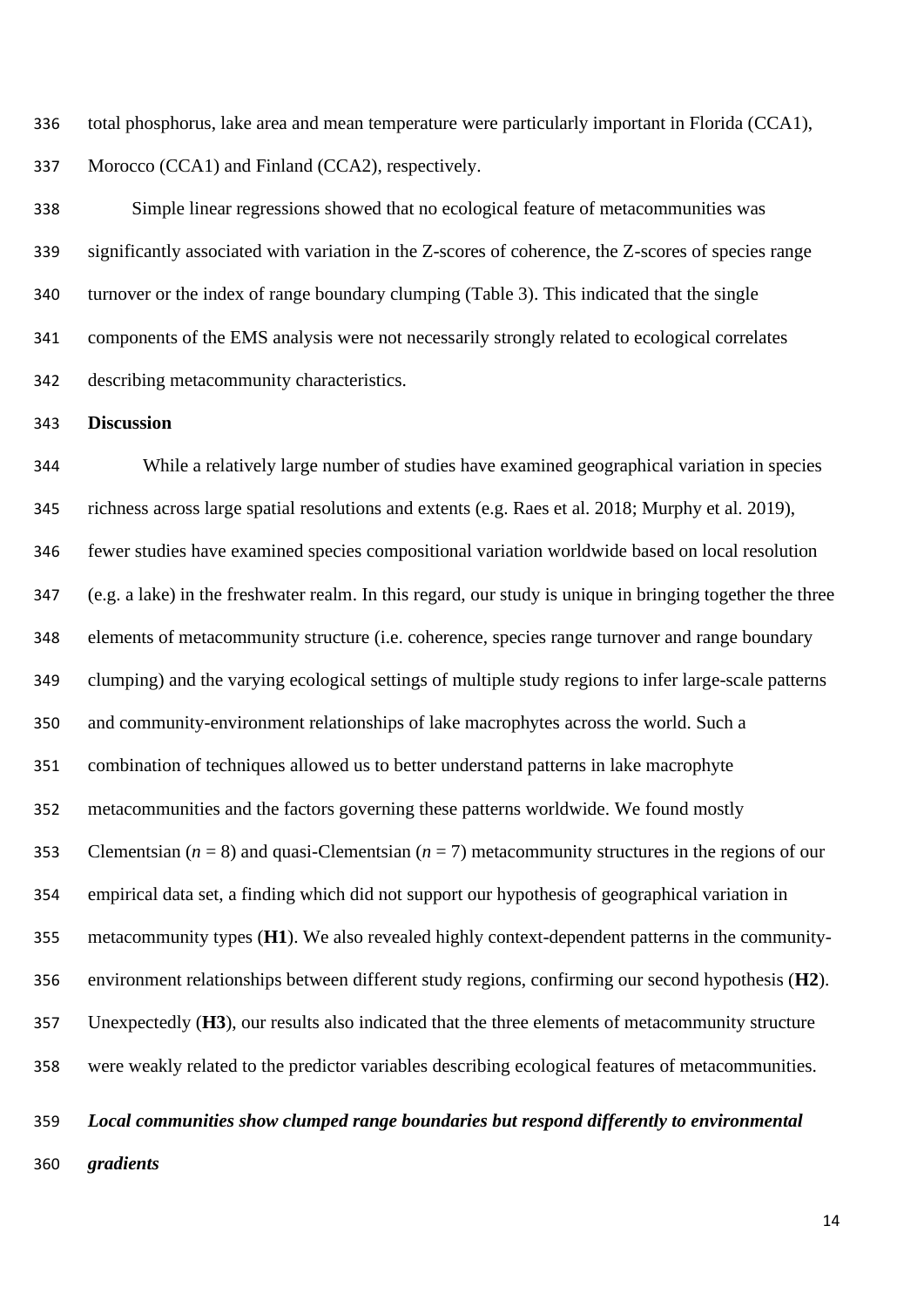Species may experience environmental gradients as gradual or more-or-less discrete boundaries depending on species-specific characteristics (e.g. tolerance to abiotic factors and habitat specialisation; Valanko et al. 2015). In our present study, Clementsian and quasi-Clementsian 364 gradients were the most commonly found metacommunity types within regions along the  $\approx 10,000$  km latitudinal gradient. The idea of Clementsian gradients suggests that there are two or more groups of species (i.e. species associations) showing similar responses to the environment (i.e. species distributions are generally coherent), and that the responses differ among groups (Clements 1916). Consequently, the quasi-Clementsian structures observed here were probably the result of an artefact because species niche breadth extended beyond the range in which species turnover is significant (Presley et al. 2010), affecting the identification of boundaries in some study regions (Gascón et al. 2016). The Clementsian (or sometimes the quasi-Clementsian) pattern is commonly found in metacommunity studies conducted in aquatic systems, and both have already been reported in comparative analyses of lake biotas (Heino et al. 2015a, 2015b), as well as for stream invertebrate metacommunities in Central Germany (Tonkin et al. 2016), Amazonian stream damselflies (Schlemmer-Brasil et al. 2017), soft-sediment benthic invertebrates from the Baltic Sea (Valanko et al. 2015), Hungarian stream fishes (Erős et al. 2014), and Mediterranean wetland microcrustaceans (Gascón et al. 2016). However, it is still particularly striking that environmental variation has such an important role in structuring lake macrophyte metacommunities in different biogeographical realms of the Earth (here, Palaearctic, Nearctic, Neotropical, Indomalayan and Australasian). This finding may be related to the fact that lake systems and their drainage basin characteristics are inherently highly heterogeneous (Downing et al. 2006) and, hence, responses of macrophyte species groups to environmental variation are typically more complex than a simple gain or loss of species along major biologically-important thresholds (sensu Heino et al. 2015a). Behind such general convergence, the disagreement among important community-

environment relationships also highlights that no single mechanism (i.e. a single constraining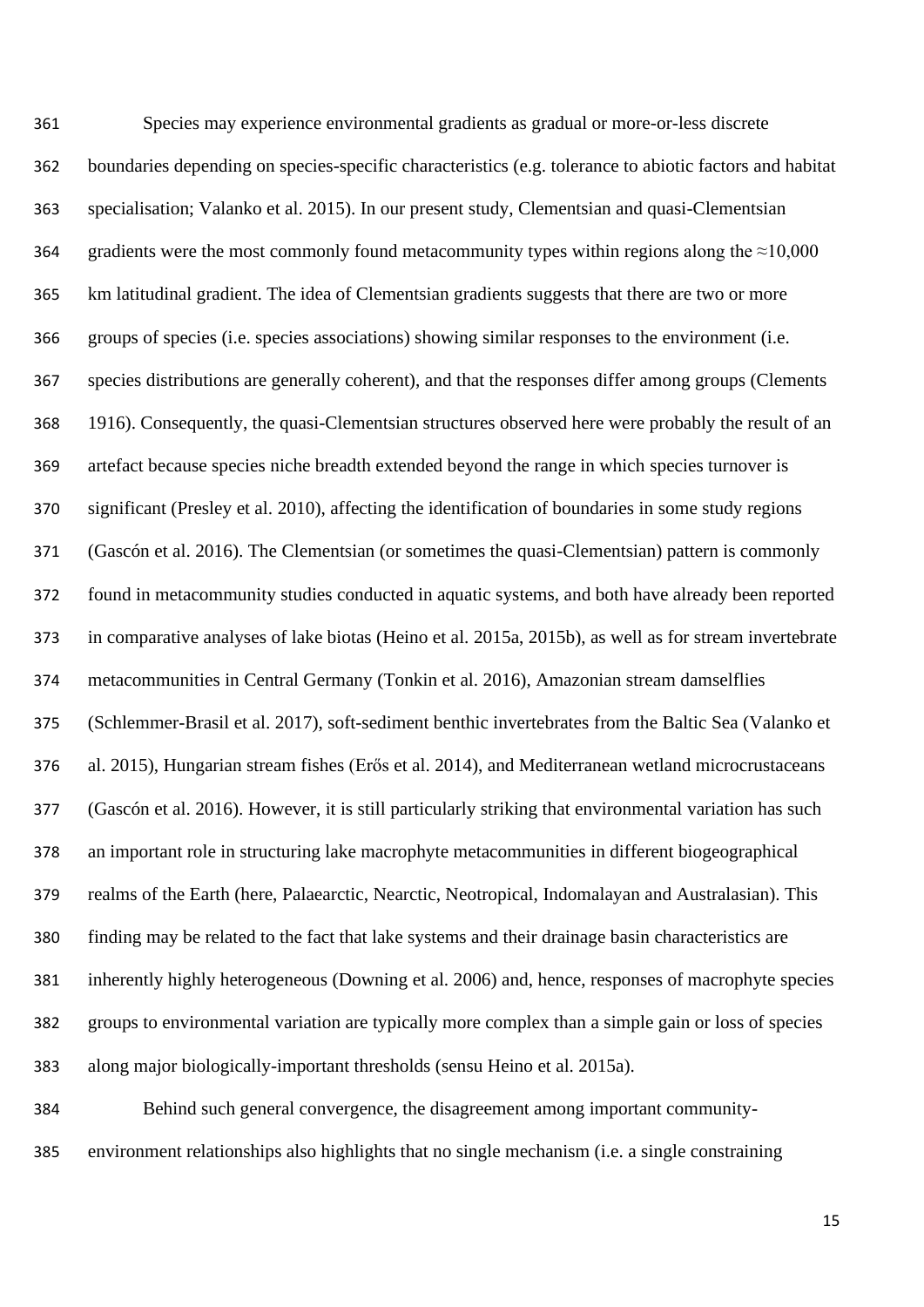environmental factor) is enough to account for the complex nature of compositional variation and metacommunity organisation. Instead, it appears that metacommunity (i.e. regional) structuring of lake macrophytes is highly difficult to predict. This has been demonstrated in two recent global- scale studies that showed variable patterns in the factors shaping species-based beta diversity (Alahuhta et al. 2017) and community composition (Alahuhta et al. 2018a). Whatever the case, our study results agree with previous works in which climate and water quality were found to be primarily related to variation in macrophyte community composition at regional scales (Capers et al. 2010; García-Girón et al. 2019a, 2019b, 2020). However, these findings should be interpreted with caution due to differences in sample timing between macrophytes and lake-level environmental variables in our study. Similarly, factors other than environmental filtering may also affect metacommunity structure. For example, connectivity among lakes and associated dispersal events may interfere with the environment in determining community composition by hindering species´ tracking of local and climatic conditions (see García-Girón et al. 2019b). Nevertheless, associating the effects of dispersal with the idealised metacommunity types may be difficult, even if they existed (Meynard et al. 2013). Meanwhile, previous works using the same test data set showed that environmental filtering overcame the effects of potential connectivity in explaining local communities across the globe (Alahuhta et al. 2018a; García-Girón et al. 2020). We thus suggest that environmental differences between sites remain the main structuring force within lake macrophyte metacommunities worldwide, although individual metacommunities may respond differently to major limiting or constraining environmental gradients.

# *Metacommunity characteristics are poorly related to variation in coherence, species range*

# *turnover and range boundary clumping*

 We found that the three elements of metacommunity structure were weakly correlated to the ecological variables describing individual metacommunity characteristics. In a recent study, Heino et al. (2015b) suggested that the ecological factors underlying variation in coherence, species range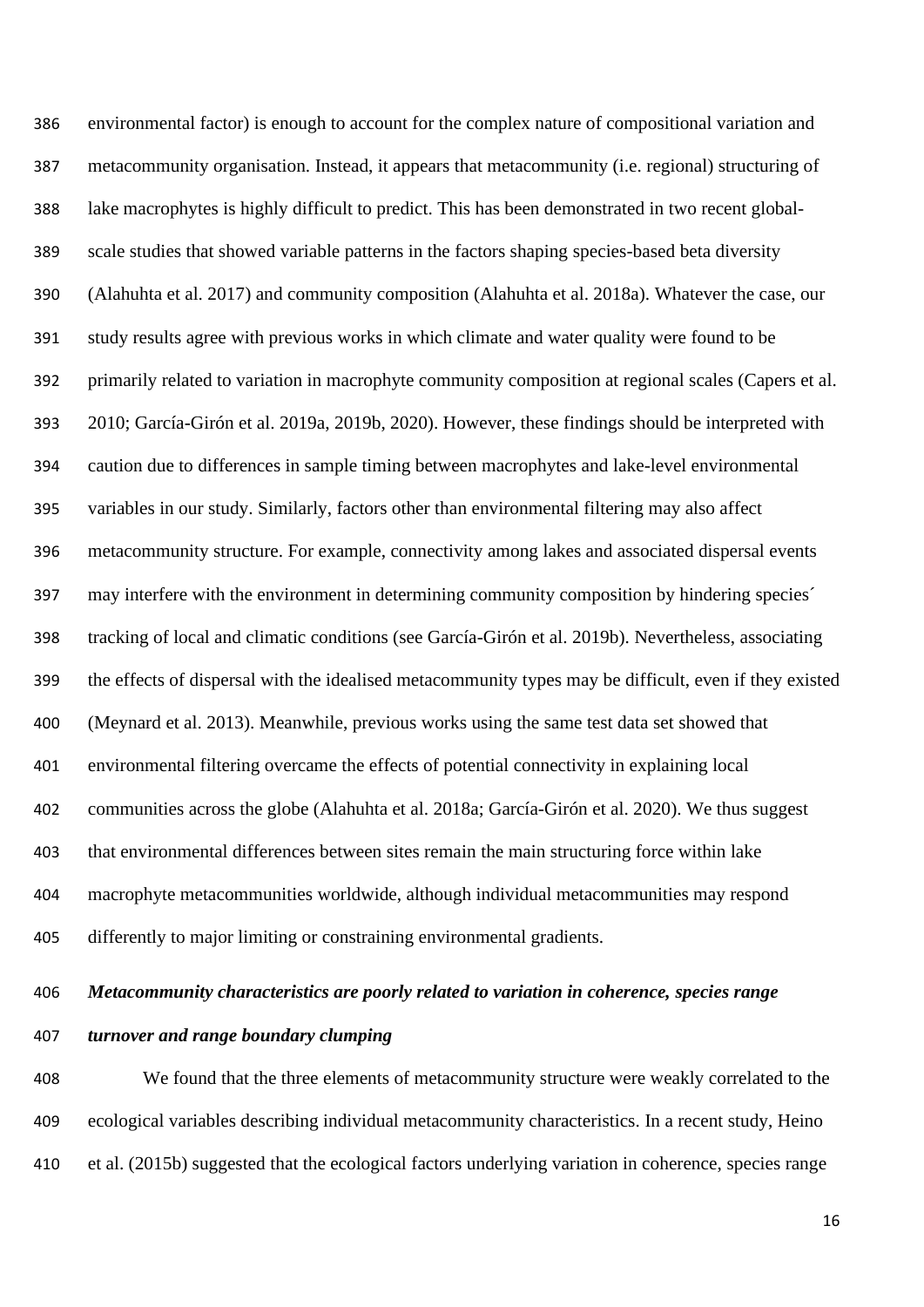turnover and range boundary clumping should not be inferred too strongly in isolation, because it is their combined influence which distinguishes different metacommunity structures. Previous studies suggested that accounting for trait and phylogenetic composition may provide more accurate predictions of metacommunity organisation by approximating species niches similarities and evolution (Gianuca et al. 2018; García-Girón et al. 2019a). This is because functional traits and evolutionary legacy are key in determining diversity patterns within and among communities and species replacement along environmental gradients (de Bello et al. 2017). Interestingly, however, we found no general relationships between functional or phylogenetic composition and metacommunity structures. A reason for this lack of relationship may be that two or more groups of species sharing a common response to underlying environmental thresholds comprised either functionally dissimilar or distantly related macrophyte taxa. This finding contradicts our initial expectations and suggests that linking multi-trait and evolutionary information to the elements of metacommunity structure is not necessarily straightforward (but see Meynard et al. 2013). Nonetheless, we cannot exclude the possibility that future macrophyte studies decoupling trait and phylogenetic information at the metacommunity level will uncover hidden signals underlying species coexistence and replacements along major environmental gradients (see de Bello et al. 2017).

# **Conclusions**

 From a methodological perspective, our study shows that the simultaneous evaluation of the elements of metacommunity structure (i.e. coherence, species range turnover and range boundary clumping) and the ecological settings of metacommunities can enhance our ability to understand large-scale patterns and community-environment relationships across the globe. More specifically, we found that our empirical data set fitted best Clementsian and quasi-Clementsian metacommunity types within regions, suggesting that lake macrophyte communities follow clumped species replacement structures. This information is relevant to the current debate about conservation of freshwater biodiversity, and we advance the notion that it needs to capture environmental variation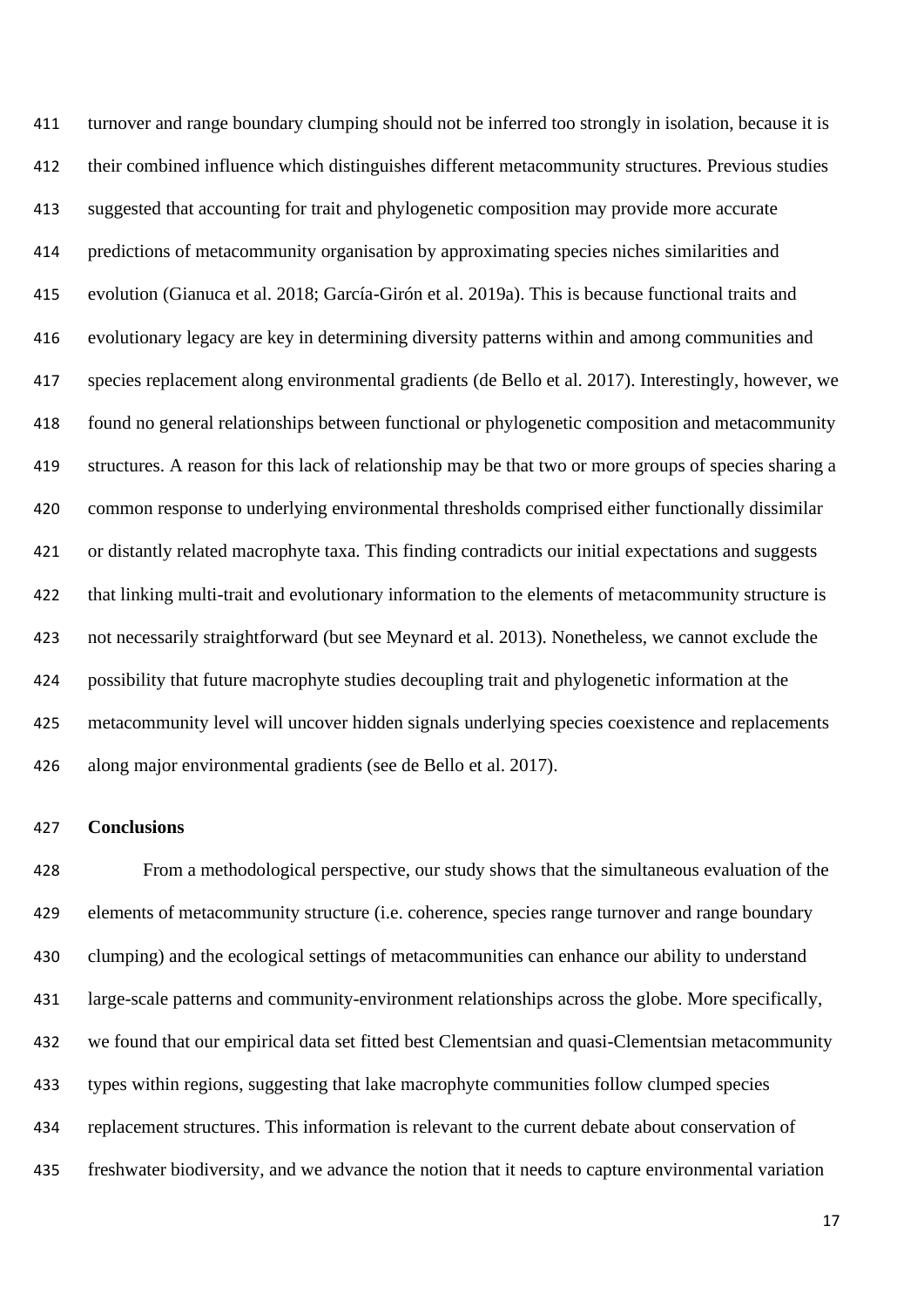| 436 | at the metacommunity level (Socolar et al. 2016). Behind such general convergence of                 |
|-----|------------------------------------------------------------------------------------------------------|
| 437 | metacommunity types, our results also provide evidence that community-environment relationships      |
| 438 | are shaped by multiple environmental factors within regions. This finding suggests that individual   |
| 439 | metacommunities may respond differently to major limiting or constraining environmental              |
| 440 | thresholds, emphasising the need to embrace the potential complexity of ecological inferences in     |
| 441 | metacommunity organisation worldwide. We propose that future studies should examine the effects      |
| 442 | of climatic conditions, historical events and vicariance biogeography on species associations        |
| 443 | consistently occurring and disappearing at similar locations along the latitudinal gradient. Such an |
| 444 | approach may not only provide insightful information about the evolutionary or physiological trade-  |
| 445 | offs associated with important ecogeographical thresholds (see Heino and Alahuhta 2015), but also    |
| 446 | offer a means of testing the very foundations of biogeographical regionalisation and inferring major |
| 447 | breakpoints in lake macrophyte community composition at global scale.                                |
| 448 |                                                                                                      |
| 449 |                                                                                                      |
| 450 |                                                                                                      |
| 451 |                                                                                                      |
| 452 |                                                                                                      |
| 453 |                                                                                                      |
| 454 |                                                                                                      |
| 455 |                                                                                                      |
| 456 |                                                                                                      |
| 457 |                                                                                                      |
| 458 |                                                                                                      |
| 459 |                                                                                                      |
| 460 |                                                                                                      |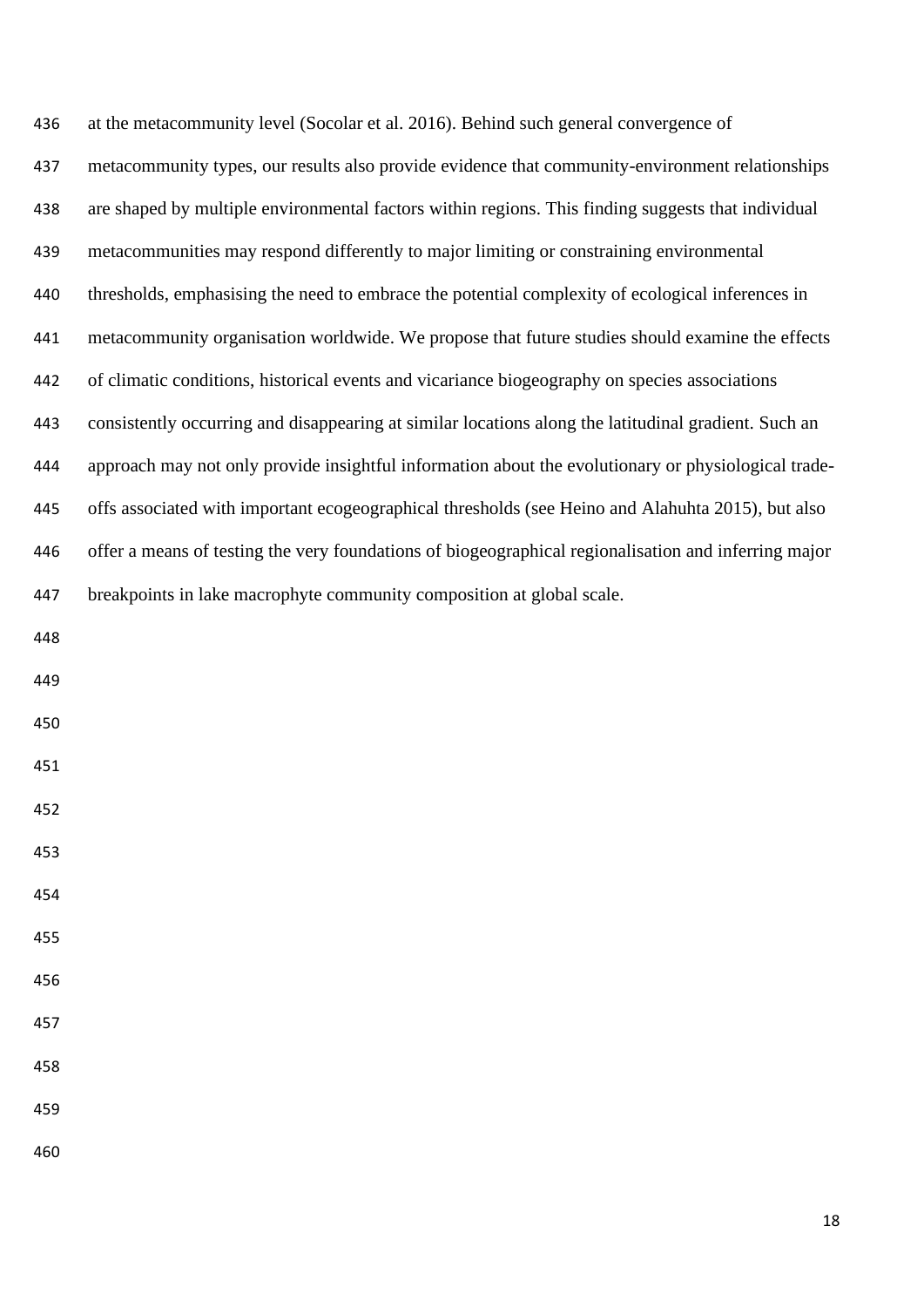#### **References**

- Alahuhta, J., and others. 2017. Global variation in the beta diversity of lake macrophytes is driven by
- environmental heterogeneity rather than latitude. J. Biogeogr. **44**: 1758-1769. doi: 10.1111/jbi.12978
- Alahuhta, J., and others. 2018a. Global patterns in the metacommunity structuring of lake macrophytes:
- regional variations and driving factors. Oecologia **188**: 1167-1182. doi: 10.1007/s00442-018-4294-0
- Alahuhta, J., S. Hellsten, M. Kuoppala, and J. Riihimäki. 2018b. Regional and local determinants of
- macrophyte community compositions in high-latitude lakes of Finland. Hydrobiologia **812**, 99-114. doi: 10.1007/s10750-016-2843-2
- Alahuhta, J., H. Antikainen, J. Hjort, A. Helm, and J. Heino. 2020. Current climate overrides historical effects
- on species richness and range size of freshwater plants in Europe and North America. J. Ecol. doi:
- 10.1111/1365-2745.13356
- Bailey, R. G. 2010. Ecosystem Geography. From Ecoregions to Sites. Springer.
- Borcard, D., F. Gillet, and P. Legendre. 2011. Numerical Ecology with R. Springer.
- Capers, R. S., R. Selsky, and G. J. Bugbee. 2010. The relative importance of local conditions and regional
- processes in structuring aquatic plant communities. Freshw. Biol. **55**: 952-966. doi: 10.1111/j.1365-
- 2427.2009.02328.x
- Carpenter, S. R., E. H. Stanley, and M. J. Vander Zanden. 2011. State of the world´s freshwater ecosystems:
- physical, chemical, and biological changes. Annu. Rev. Environ. Resour. **36**: 75-99. doi: 10.1146/annurev-
- environ-021810-094524
- Clements, F. E. 1916. Plant Succession. An Analysis of the Development of Vegetation. Carnegie Institution.
- Cook, D. D. K. 1999. The number and kinds of embryo-bearing plants which have become aquatic: a survey.
- Perspect. Plant. Ecol. **2**: 79-102. doi: 10.1078/1433-8319-00066
- Cooke, R. S. C., F. Eigenbrod, and A. E. Bates. 2019. Projected losses of global mammal and bird ecological
- strategies. Nat. Commun. **10**: 2279. doi: 10.1038/s41467-019-10284-z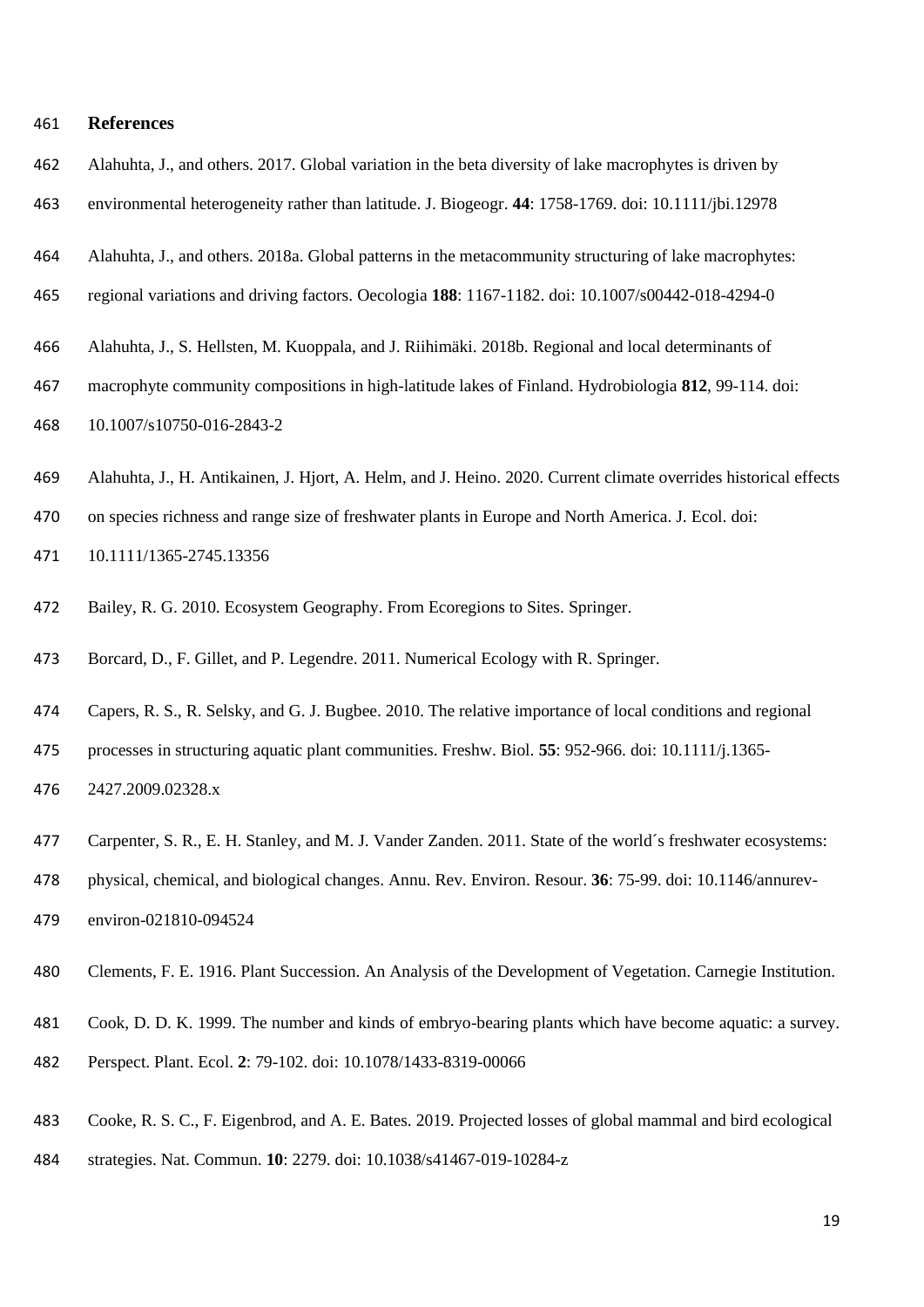- Dallas, T. 2013. Metacom: Analysis of the "elements of metacommunity structure". Available from
- https://cran.r-project.org/web/packages/metacom/
- de Bello, F., and others. 2017. Decoupling phylogenetic and functional diversity to reveal hidden signals in
- community assembly. Methods Ecol. Evol. **8**: 1200-1211. doi: 10.1111/2041-210X.12735
- Debastiani, V. J. 2018. Package `PCPS´. Available from https://cran.r-
- project.org/web/packages/PCPS/index.html
- Downing, J. A., and L. C. Rath. 1988. Spatial patchiness in the lacustrine sedimentary environment. Limnol.
- Oceanogr. **33**: 447-458. doi: 10.4319/lo.1988.33.3.0447
- Downing, J. A., and others. 2006. The global abundance and size distribution of lakes, ponds and
- impoundments. Limnol. Oceanogr. **51**: 2388-2397. doi: 10.4319/lo.2006.51.5.2388
- Duarte, L. D. S., P. V. Prieto, and V. D. Pillar. 2012. Assessing spatial and environmental drivers of
- phylogenetic structure in Brazilian Araucaria forests. Ecography **35**: 952-960. doi: 10.1111/j.1600-
- 0587.2011.07193.x
- Erős, T., P. Sály, P. Takács, C. L. Higgins, P. Bíró, and D. Schmera. 2014. Quantifying temporal variability
- in the metacommunity structure of stream fishes: the influence of non-native species and environmental
- drivers. Hydrobiologia **722**: 31-43. doi: 10.1007/s10750-013-1673-8
- García-Girón, J., C. Fernández-Aláez, M. Fernández-Aláez, and J. Alahuhta. 2019a. Untangling the assembly
- of macrophyte metacommunities by means of taxonomic, functional and phylogenetic beta diversity patterns.
- Sci. Total Environ. **693**: 133616. doi: 10.1016/j.scitotenv.2019.133616
- García-Girón, J., M. Wilkes, M. Fernández-Aláez, and C. Fernández-Aláez. 2019b. Processes structuring
- macrophyte metacommunities in Mediterranean ponds: Combining novel methods to disentangle the role of
- dispersal limitation, species sorting and spatial scales. J. Biogeogr. **46**: 646-656. doi: 10.1111/jbi.13516
- García-Girón, J., and others. 2020. Global patterns and determinants of lake macrophyte taxonomic,
- functional and phylogenetic beta diversity. Sci. Total Environ. **723**: 138021. doi:
- 10.1016/j.scitotenv.2020.138021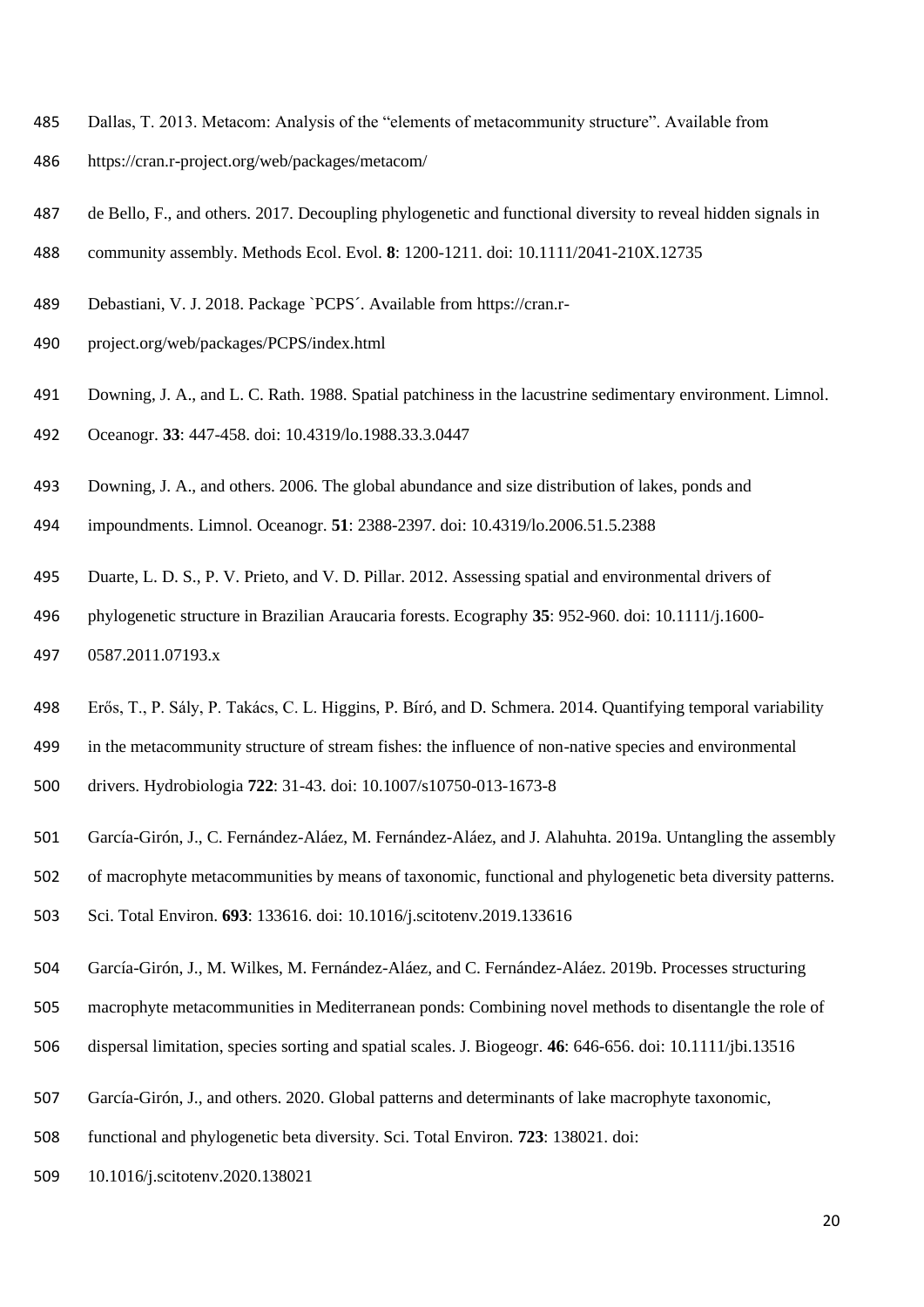- Gascón, S., and others. 2016. Environmental filtering determines metacommunity structure in wetland
- microcrustaceans. Oecologia **181**: 193-305. doi: 10.1007/s00442-015-3540-y
- Gleason, H. A. 1926. The individualistic concept of the plant association. Bull. Torrey Bot. Club. **53**: 7-26.
- Gianuca, A. T., and others. 2018. Taxonomic, functional and phylogenetic metacommunity ecology of
- cladoceran zooplankton along urbanization gradients. Ecography **41**: 183-194. doi: 10.1111/ecog.02926
- Gotelli, N. J. 2000. Null model analysis of species co-occurrence patterns. Ecology **81**: 2606-2621. doi: 10.1890/0012-9658(2000)081[2606:NMAOSC]2.0.CO;2
- Gotelli, N. J. and D. J. McCabe. 2002. Species co-occureence: a meta-analysis of J. M. Diamond´s assembly
- rules model. Ecology **83**: 2091-2096. doi: 10.1890/0012-9658(2002)083[2091:SCOAMA]2.0.CO;2
- Grimaldo, J. T., and others. 2016. Spatial and environmental drivers of macrophyte diversity and community composition in temperate and tropical calcareous rivers. Aquat. Bot. **132**: 49-61. doi:
- 10.1016/j.aquabot.2016.04.006
- 
- Heino, J. 2011. A macroecological perspective of diversity patterns in the freshwater realm. Freshw. Biol. **56**: 1703-1722. doi: 10.1111/j.1365-2427.2011.02610.x
- Heino, J., and J. Alahuhta. 2015. Elements of regional beetle faunas: faunal variation and compositional
- breakpoints along climate, land cover and geographical gradients. J. Anim. Ecol. **84**: 427-441. doi:
- 10.1111/1365-2656.12287
- Heino, J., A. S. Melo, T. Siqueira, J. Soininen, S. Valanko, and L. M. Bini. 2015a. Metacommunity

organisation, spatial extent and dispersal in aquatic systems: patterns, processes and prospects. Freshw. Biol.

- **60**: 845-869. doi: 10.1111/fwb.12533
- Heino, J., J. Soininen, J. Alahuhta, J. Lappalainen, and R. Virtanen. 2015b. A comparative analysis of
- metacommunity types in the freshwater realm. Ecol. Evol. **5**: 1525-1537. doi: 10.1002/ece3.1460
- Heino, J., and K. T. Tolonen. 2017. Ecological drivers of multiple facets of beta diversity in a lentic
- macroinvertebrate metacommunity. Limnol. Oceanogr. **62**: 2431-2444. doi: 10.1002/lno.10577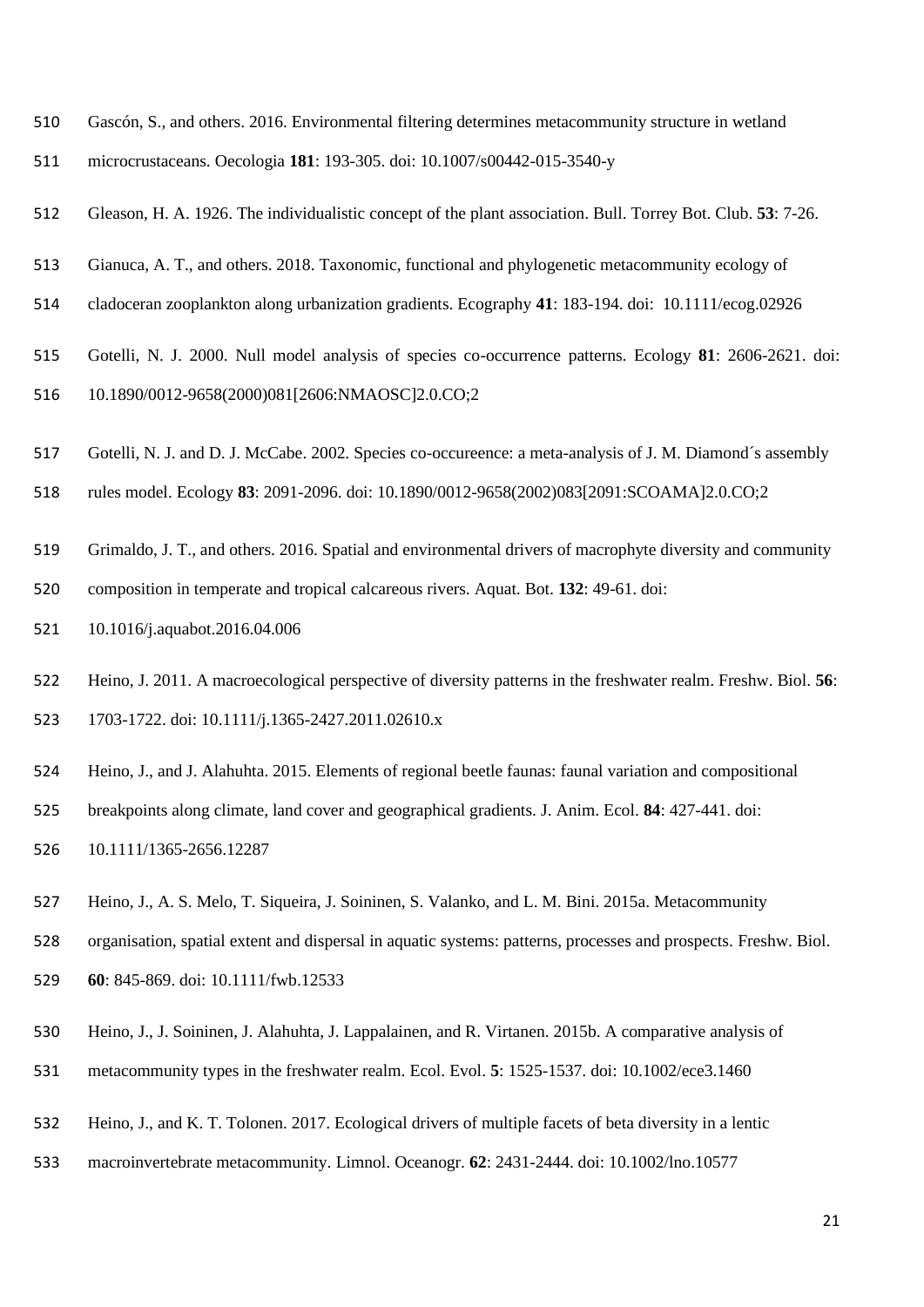Henriques-Silva, R., Z. Lindo, and P. R. Peres-Neto. 2013. A community of metacommunities: exploring patterns of species distribution across large geographical scales. Ecology **94**: 627-639. doi: 10.1890/12-

0683.1

- Hijmans, R. J., S. E. Cameron, J. L. Parra, P. G. Jones, and A. Jarvis. 2005. Very high resolution interpolated climate surfaces for global land areas. Int. J. Climatol*.* **25**: 1965-1978. doi: 10.1002/joc.1276
- Hortal, J., and others. 2014. Perspectives on the use of lakes and ponds as model systems for macroecological research. J. Limnol. **73**: 42-56. doi: 10.4081/jlimnol.2014.887
- Iversen, L.L., and others. 2019. Catchment properties and the photosynthetic trait composition of freshwater
- plant communities. Science **366**: 878-881. doi: 10.1126/science.aay5945
- Jocque, M., R. Field, L. Brendonck, and L. De Meester. 2010. Climatic control of dispersal-ecological
- specialization trade-offs: a metacommunity process at the heart of the latitudinal diversity gradient? Global
- Ecol. Biogeogr. **19**: 244-252. doi: 10.1111/j.1466-8238.2009.00510.x
- Kinlock, N. L., and others. 2018. Explaining global variation in the latitudinal diversity gradient: Meta-
- analysis confirms known patterns and uncovers new ones. Global. Ecol. Biogeogr. **27**: 125-141. doi:
- 10.1111/geb.12665
- Kosten S., V. L. M. Huszar, N. Mazzeo, M. Scheffer, L. D. S. L. Sternberg, and E. Jeppesen. 2009. Lake and
- watershed characteristics rather than climate influence nutrient limitation in shallow lakes. Ecol. Appl. **19**:
- 1791-1804. doi: 10.1890/08-0906.1
- Kreft, H., and W. Jetz. 2007. Global patterns and determinants of vascular plant diversity. Proc. Natl. Acad.
- Sci. U.S.A. **104**: 5925-5930. doi: 10.1073/pnas.0608361104
- Legendre, P., and L. Legendre. 2012. Numerical Ecology. Elsevier.
- Leibold, M. A., and G. M. Mikkelson. 2002. Coherence, species range turnover, and boundary clumping:
- elements of metacommunity structure. Oikos **97**: 237-250. doi: 10.1034/j.1600-0706.2002.970210.x
- Leibold, M. A., and others. 2004. The metacommunity concept: a framework for multi-scale community
- ecology. Ecol. Lett. **7**: 601-613. doi: 10.1111/j.1461-0248.2004.00608.x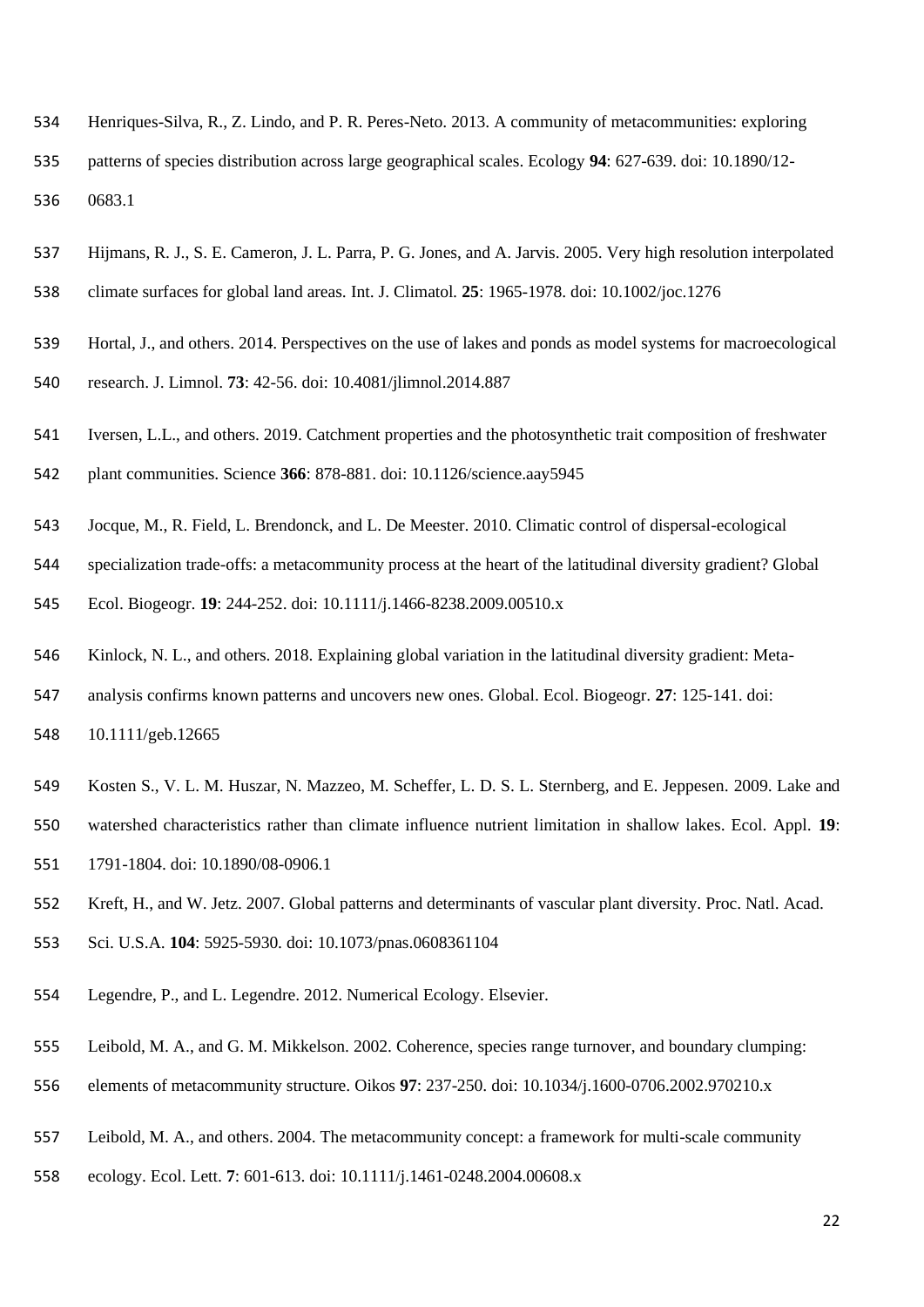- Maechler, M., P. Rousseeuw, A. Struyf, M. Hubert, and K. Hornik. 2014. Cluster: Cluster Analysis Basics
- and Extensions. Available from https://cran.r-project.org/web/packages/cluster/index.html
- Meynard, C. N., S. Lavergen, I. Boulangeat, L. Garraud, J. Van Es, N. Mouquet, and W. Thuiller. 2013.
- Disentangling the drivers of metacommunity structure across spatial scales. J. Biogeogr. **40**: 1560-1571. doi:

10.1111/jbi.12116

- Murphy, K., and others. 2019. World distribution, diversity and endemism of aquatic macrophytes. Aquat. Bot. **158**: 103127. doi: 10.1016/j.aquabot.2019.06.006
- Oksanen, J. D., and others. 2016. Vegan: Community Ecology Package*.* Available from [http://CRAN.R-](http://cran.r-project.org/package=vegan)[project.org/package=vegan](http://cran.r-project.org/package=vegan)
- Patterson, B. D., and W. Atmar. 1986. Nested subsets and the structure of insular mammal faunas and archipelagos. Bio. J. Linn. Soc. **28**: 65-82. doi: 10.1111/j.1095-8312.1986.tb01749.x
- Presley, S. J., C. L. Higgins, C. López-González, and R. D. Stevens. 2009. Elements of metacommunity
- structure of Paraguayan bats: multiple gradients require analysis of multiple ordination axes. Oecologia **160**:
- 781-793. doi: 10.1007/s00442-009-1341-x
- Presley, S. J., C. L. Higgins, and M. R. Willig. 2010. A comprehensive framework for the evaluation for
- metacommunity structure. Oikos **119**: 908-917. doi: 10.1111/j.1600-0706.2010.18544.x
- Presley, S. J., J. H. F. Mello, and M. R. Willig. 2019. Checkerboard metacommunity structure: an incoherent
- concept. Oecologia **190**: 323-331. doi: 10.1007/s00442-019-04420-1
- R Core Team. 2018. R: A language and environment for statistical computing. R Foundation for Statistical
- Computing. Available from https://www.R-project.org/
- Raes, E. J., L. Bodrossy, J. van de Kamp, A. Bissett, and A. M. Waite. 2018. Marine bacterial richness
- increases towards higher latitudes in the eastern Indian Ocean. Limnol. Oceanogr. Lett. **3**: 10-19. doi:
- 10.1002/lol2.10058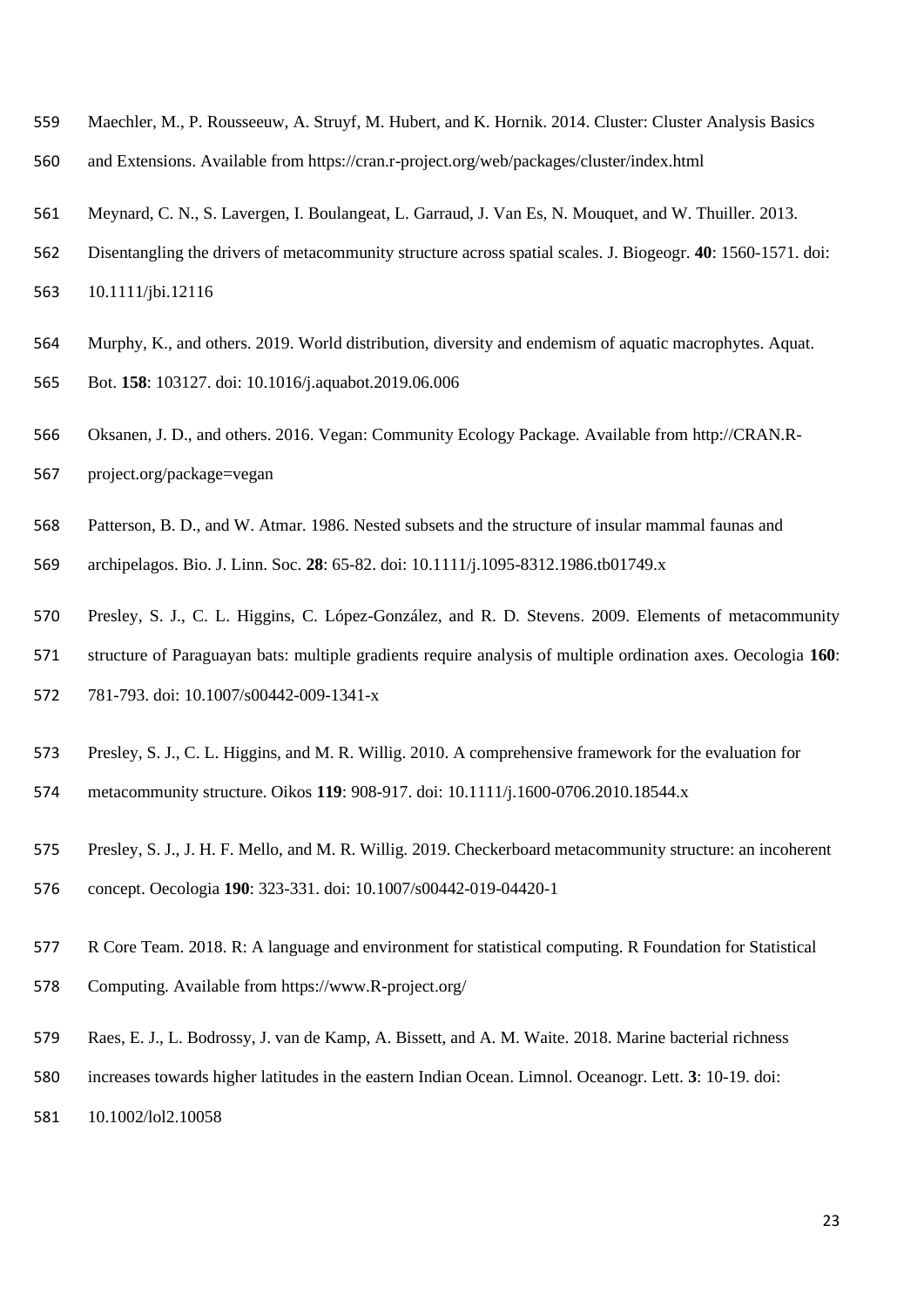- Sahoo, G. B., A. L. Forrest, S. G. Schladow, J. E. Reuter, R. Coats, and M. Dettinger. 2015. Climate change
- impacts on lake thermal dynamics and ecosystem vulnerability. Limnol. Oceanogr. **61**: 496-507. doi: 10.1002/lno.10228
- Schlemmer-Brasil, L., T. B. Vieira, J. M. B. de Oliveira-Junior, K. Dias-Silva, and L. Juen. 2017. Elements of
- metacommunity structure in Amazonian Zygoptera among streams under different spatial scales and
- environmental conditions. Ecol. Evol. **7**: 3190-3200. doi: 10.1002/ece3.2849
- Schmera, D., J. Podani, Z. Botta-Dukát, and T. Erős. 2018. On the reliability of the Elements of
- Metacommunity Structure framework for separating idealized metacommunity patterns. Ecol. Indic. **85**: 853- 860. doi: 10.1016/j.ecolind.2017.11.022
- Socolar, J. B., J. J. Gilroy, W. E. Kunin, and D. P. Edwards. 2016. How should beta-diversity inform
- biodiversity conservation? Trends Ecol. Evol. **31**: 67-80. doi: 10.1016/j.tree.2015.11.005
- Swenson, N. G., and others. 2012. The biogeography and filtering of woody plant functional diversity in
- North and South America. Global Ecol. Biogeogr. **21**: 798-808. doi: 10.1111/j.1466-8238.2011.00727.x
- Tilman, D. 1982. Resource Competition and Community Structure. Princeton University Press.
- Tonkin, J. D., S. Stoll, S. C. Jähnig, and P. Haase. 2016. Elements of metacommunity structure of river and
- riparian assemblages: Communities, taxonomic groups and deconstructed trait groups. Ecol. Complex. **25**:
- 35-43. doi: 10.1016/j.ecocom.2015.12.002
- Ulrich, W., and N. J. Gotelli. 2013. Pattern detection in null model analysis. Oikos **122**: 2-18. doi:
- 10.1111/j.1600-0706.2012.20325.x
- Valanko, S., J. Heino, M. Westerbom, M. Viitasalo, and A. Norkko. 2015. Complex metacommunity
- structure for benthic invertebrates in a low-diversity coastal system. Ecol. Evol. **5**: 5203-5215. doi:
- 10.1002/ece3.1767
- Willig, M. R., D. M. Kaufman, and R. D. Stevens. 2003. Latitudinal gradients of biodiversity: pattern,
- process, scale, and synthesis. Annu Rev Ecol Syst **34**: 273-309. doi:
- 10.1146/annurev.ecolsys.34.012103.144032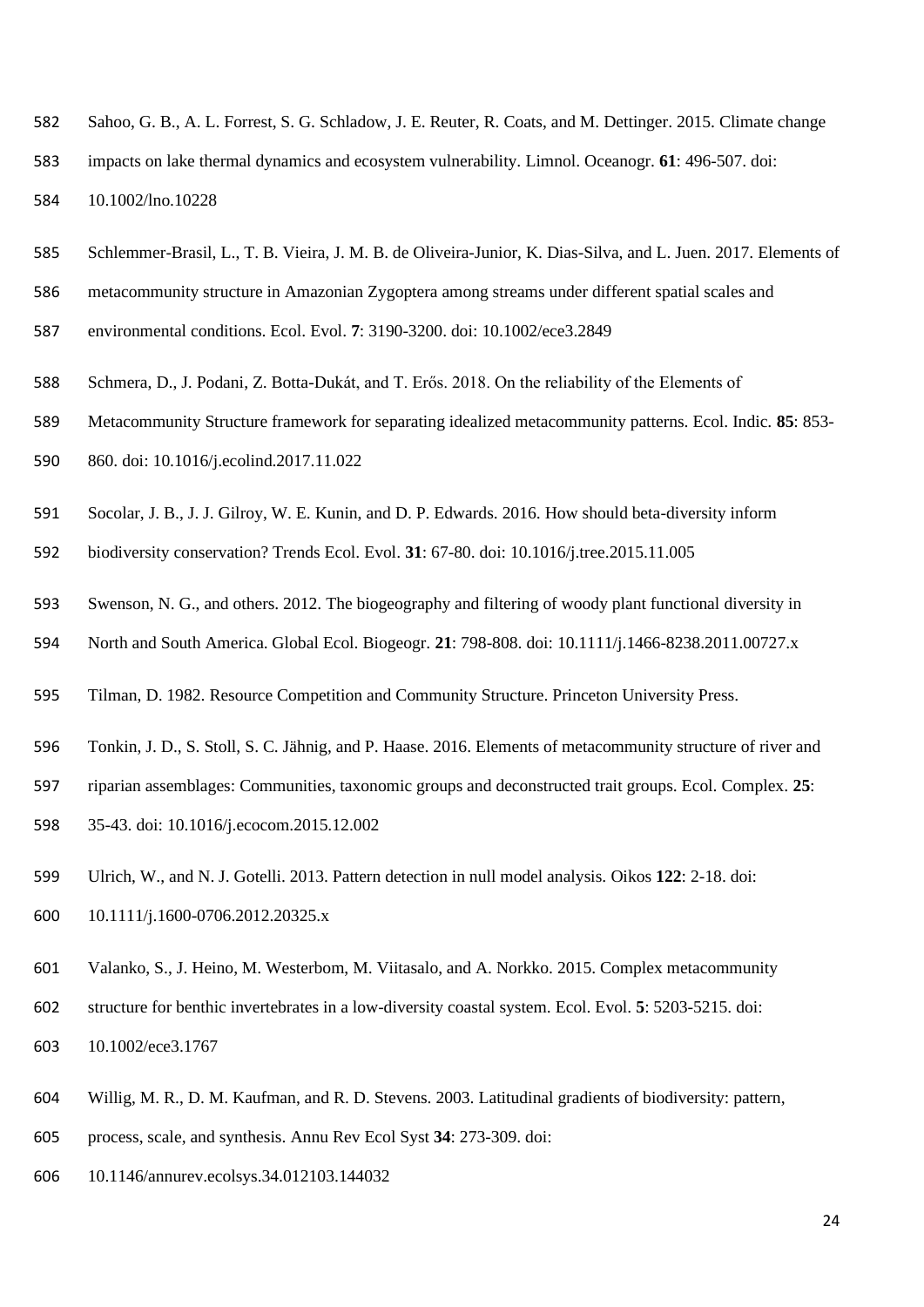| 607 | Wüest, R. O., and others. 2020. Macroecology in the age of Big Data - Where to go from here? J. Biogeogr. |  |
|-----|-----------------------------------------------------------------------------------------------------------|--|
| 608 | 47: 1-12. doi: 10.1111/jbi.13633                                                                          |  |
| 609 |                                                                                                           |  |
| 610 |                                                                                                           |  |
| 611 |                                                                                                           |  |
| 612 |                                                                                                           |  |
| 613 |                                                                                                           |  |
| 614 |                                                                                                           |  |
| 615 |                                                                                                           |  |
| 616 |                                                                                                           |  |
| 617 |                                                                                                           |  |
| 618 |                                                                                                           |  |
| 619 |                                                                                                           |  |
| 620 |                                                                                                           |  |
| 621 |                                                                                                           |  |
| 622 |                                                                                                           |  |
| 623 |                                                                                                           |  |
| 624 |                                                                                                           |  |
| 625 |                                                                                                           |  |
| 626 |                                                                                                           |  |
| 627 |                                                                                                           |  |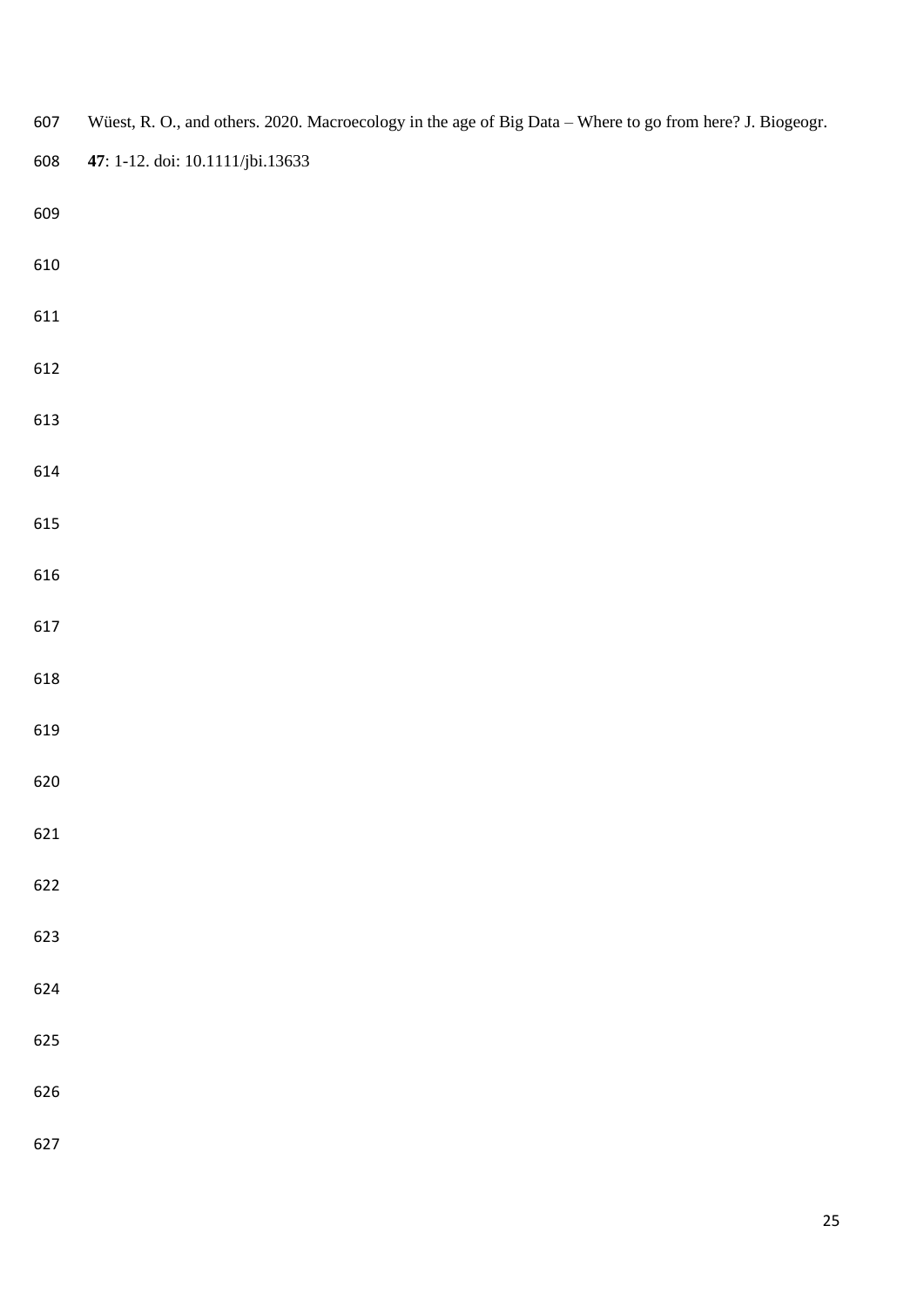# **Acknowledgements**

 **JGG** appreciates financial support from the Spanish Ministry of Economy and Industry (project METAPONDS—grant CGL2017-84176R), the Junta of Castilla y León—grant LE004G18 and from the Fundación Biodiversidad (Spanish Ministry for Ecological Transition and Demographic Challenge). **BAL** was supported by National Research, Development and Innovation Office—grant NKFIH, OTKA PD120775 and by the Bolyai János Research Scholarship of the Hungarian Academy of Sciences. **S.K.** was supported by NWO Veni grant 86312012. Sampling of the coastal Brazilian lakes was financed by NWO grant W84-549; The National Geographic Society grant 7864-5; and CNPq grants 480122, 490409, 311427. We thank the full SALGA team, especially Gissell Lacerot, Nestor Mazzeo, Vera Huszar, David da Motta Marques, and Erik Jeppesen for organizing and executing the SALGA field sampling campaign and Bruno Irgang† and Eduardo Alonso Paz for helping with identification. We are especially grateful to Claudia P. Bove (Universidade Federal do Rio de Janeiro), Patrick Grillas (Research Institute for the conservation of Mediterranean wetlands) and Marit Mjelde (Norwegian Institute for Water Research) for contributing with regional data. We thank Minnesota and Wisconsin Departments of Natural Resources for collecting the macrophyte data. We are grateful to Carol Reschke for her work in combining and performing quality control for the Minnesota macrophyte data used in the analysis, and Lucinda B. Johnson for providing us with this data. Provision of New Zealand macrophyte data was possible via NIWA SSIF funding. The Swedish Agency for Marine and Water Management funded sampling of macrophytes in Sweden via the component program Trend lakes within the national environmental monitoring.

# **Competing financial interests**

The authors declare no competing financial interests.